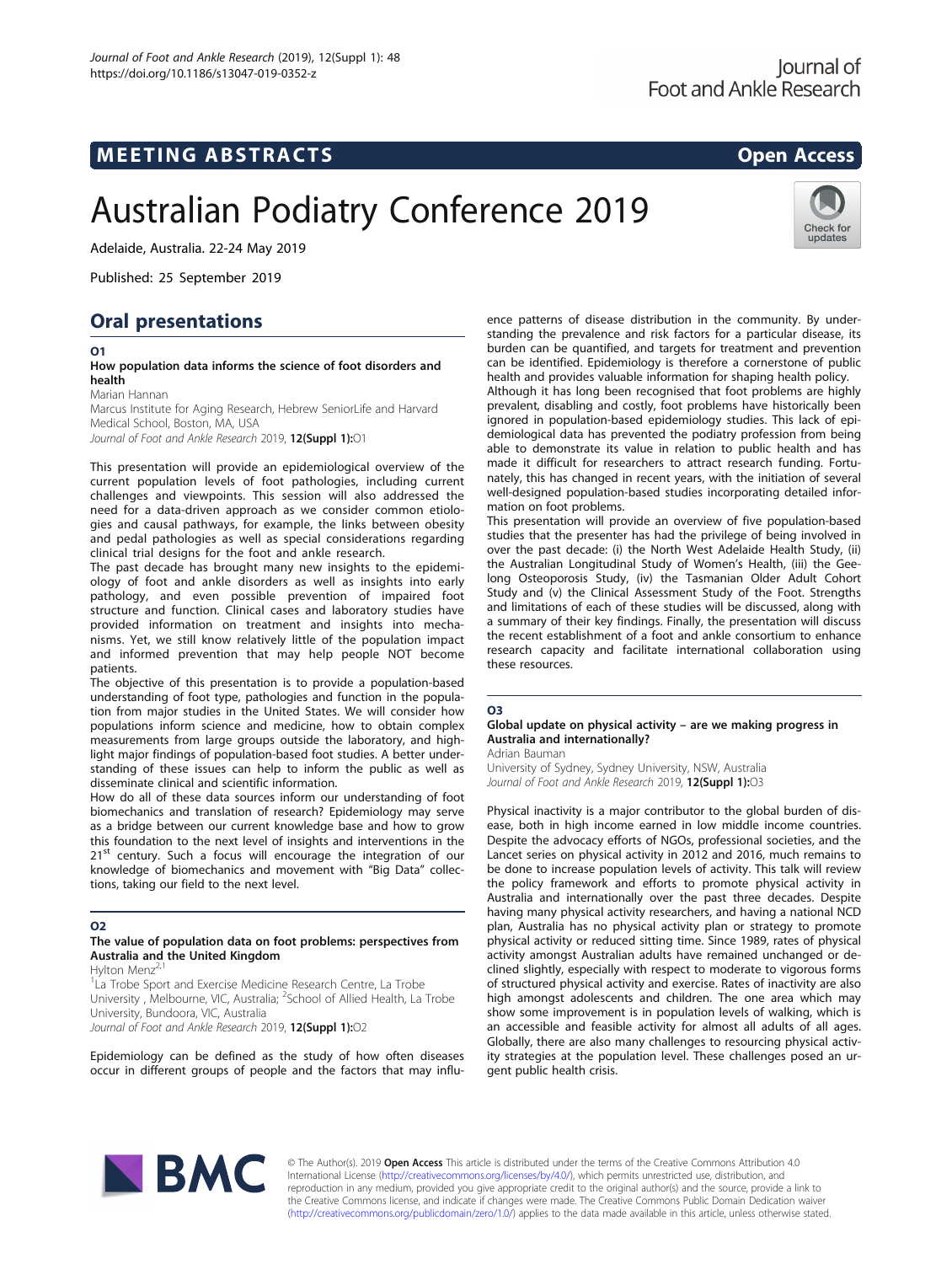# O4

# Athlete data and relevance for public health and physical activity across the lifespan

Michael K Drew

<sup>1</sup> Athlete Availability Program, Australian Institute of Sport, Canberra, ACT, Australia; <sup>2</sup> Australian Centre for Research into Injury in Sport and its Prevention, Melbourne, VIC, Australia; <sup>3</sup>Research Institute for Sport and Exercise , University of Canberra, Canberra, ACT, Australia Journal of Foot and Ankle Research 2019, 12(Suppl 1):04

Olympic athletes provide an opportunity to understand the n<sup>th</sup> degree of human potential. One of these potentials is the ability to withstand high workloads – both physical and mental. This lecture will outline the current activities undertaken by the Athlete Availability Program at the Australian Institute of Sport and detail the requirements to keep athletes healthy. A key focus of the talk will be how learnings can be translated to 'everyday athletes' and emerging areas that all clinicians should be aware of when managing injuries in active populations whether they are recreational or Olympians.

#### O5

# Training athletes to optimise performance

Jon Buckley Alliance for Research in Exercise, Nutrition and Activity (ARENA), University of South Australia, Adelaide, SA, Australia Journal of Foot and Ankle Research 2019, 12(Suppl 1):05

Athletes undergo training to induce adaptations that can improve performance. Too little training can result in suboptimal performance but, conversely, too much training with inadequate recovery can also lead to adverse performance effects. In order to optimise athletic performance training programs must achieve the correct balance between training load and recovery.

Technological advances have allowed for training loads to be quantified quite readily, but quantification of the load being performed does not provide any insight into how an athlete is responding to that load. A large number of biomarkers have been evaluated to determine how athletes are responding to different training loads, but currently there is insufficient evidence to support the use of any given biomarker.

Our team has been evaluating various parameters that can be assessed during submaximal exercise that correlate with changes in athletic performance following changes in training load. These parameters include heart rate acceleration during the transition from rest to exercise, and changes in movement and gait patterns. This presentation will provide insights into these novel methods for assessing how an athlete is responding to training, and how they can be used to inform changes in athletic training programs to optimise performance.

#### O6

#### Efficacy of heel lifts in the treatment of mid-portion Achilles tendinopathy: a randomised trial

Chantel L Rabusin<sup>1</sup>, Hylton B Menz<sup>1</sup>, Jodie A McClelland<sup>1</sup>, Angela M Evans<sup>1</sup>, Karl B Landorf<sup>1</sup>, Peter Malliaris<sup>2</sup>, Sean I Docking<sup>1</sup>, Shannon E Munteanu

<sup>1</sup> La Trobe Sport and Exercise Medicine, La Trobe University, Melbourne, Victoria, Australia; <sup>2</sup>Department of Physiotherapy, Monash University, Frankston, Victoria, Australia

**Correspondence:** Chantel L Rabusin

Journal of Foot and Ankle Research 2019, 12(Suppl 1):06

#### **Background**

Mid-portion Achilles tendinopathy (AT) is a common overuse musculoskeletal condition causing pain and disability. There are two commonly used conservative interventions. Calf muscle eccentric exercise has been found to be effective in decreasing pain and improving function in people with AT. Heel lifts reduce ankle joint dorsiflexion and Achilles tendon strain, however the efficacy of this intervention

for AT has not been determined. The aim of this trial, therefore, was to compare the efficacy of heel lifts against calf muscle eccentric exercise for reducing pain and improving function in AT. Methods

One hundred participants aged between 22 to 66 years (45.9  $\pm$  9.4) with AT were randomised to receive either Clearly Adjustable<sup>®</sup> 12 mm heel lifts  $(n = 50)$  or a calf muscle eccentric exercise program  $(n = 50)$ . Outcome measures were obtained at baseline, 2, 6 and 12 weeks, the primary endpoint. The primary outcome measure was the Victorian Institute of Sports Assessment-Achilles questionnaire (VISA-A). Secondary outcome measures included thickness and integrity of the Achilles tendon, global impression of change (pain and function), severity of pain (100 mm visual analogue scale) and calf muscle function (calf rise test). Data was analysed using the intention to treat principle. VISA-A and global impression of change in symptoms at 12 weeks are presented below. Results

Both groups improved in pain and function. After 12 weeks, there was no significant difference in VISA-A scores between the two groups (adjusted mean difference at week  $12 = 4.5$  points, 95% CI -3.0 to 12.1, p=0.232). However, statistically significant differences between groups were found for patient global impression of change in symptoms in favour of heel lifts at 12 weeks (pain: RR 1.41, CI 1.02 to 1.95; function RR 1.55, CI 1.04 to 2.31).

#### Discussion and clinical relevance

There is no difference in efficacy between heel lifts and calf muscle eccentric exercise for AT. Heel lifts can be considered a simpler and alternative intervention to calf muscle eccentric exercise for AT.

#### O7

#### Profiling footwear use, training habits, running related injuries, and injury management behaviours in recreational runners in the Australian community

Benjamin J Peterson<sup>1</sup>, Martin J Spink<sup>1</sup>, Fiona E Hawke<sup>1</sup>, Vivienne H Chuter<sup>1</sup>, Robin Callister<sup>2</sup>

<sup>1</sup>School of health sciences, The University of Newcastle, Ourimbah, NSW, Australia; <sup>2</sup>School of Biomedical Sciences and Pharmacy, The University of Newcastle, Callaghan, NSW, Australia

**Correspondence: Benjamin J Peterson** 

Journal of Foot and Ankle Research 2019, 12(Suppl 1):07

#### **Background**

Running-related injuries (RRI) have become more prevalent as recreational running has gained popularity. The aetiology of RRI is considered to be multifactorial, and related to both intrinsic and extrinsic factors. This study describes the demographics, training habits, footwear selection, and injury patterns in recreational runners in the Australian community.

#### Methods

Recreational runners were recruited through community running events in New South Wales and completed self-report surveys, regarding footwear use, training habits, previous injuries, and demographic data. Descriptive statistics, correlations, and regression analyses were performed.

#### Results

Ninety-five runners (56 females) were recruited. Mean age was 47.2 + 13.0 years, weight 75.4 + 19.0 kg and height 169.3 + 9.2cm. Runners completed 2.87 + 1.39 weekly running sessions, covering 19.48 + 17.0 km per week, most commonly on concrete (58.9%; n=56) and bitumen (51.5%; n=49).

Footwear was prescribed by a podiatrist or footwear retailer for 20% (n=19) of runners, with 57.9% (n=55) using a neutral shoe and 25.3% (n=24) using motion-controlling footwear. Asics was the most commonly worn footwear brand (24.2%; n=23) and Asics Kayano the most commonly worn shoe overall (10.5%; n=10). The average age of current running shoes was  $11.33 + 10.1$  months. Increased weekly mileage was associated with a lower shoe age (r=0.324, p=0.002).

The rate of RRI within three months prior to recruitment was 50% (n=49). The most common injury sites were the ankles (20%; n=13), feet (16.9%; n=11), and knees (15.4%; n=10). Foot orthoses were worn by 20% (n=19) of runners and use was associated with previous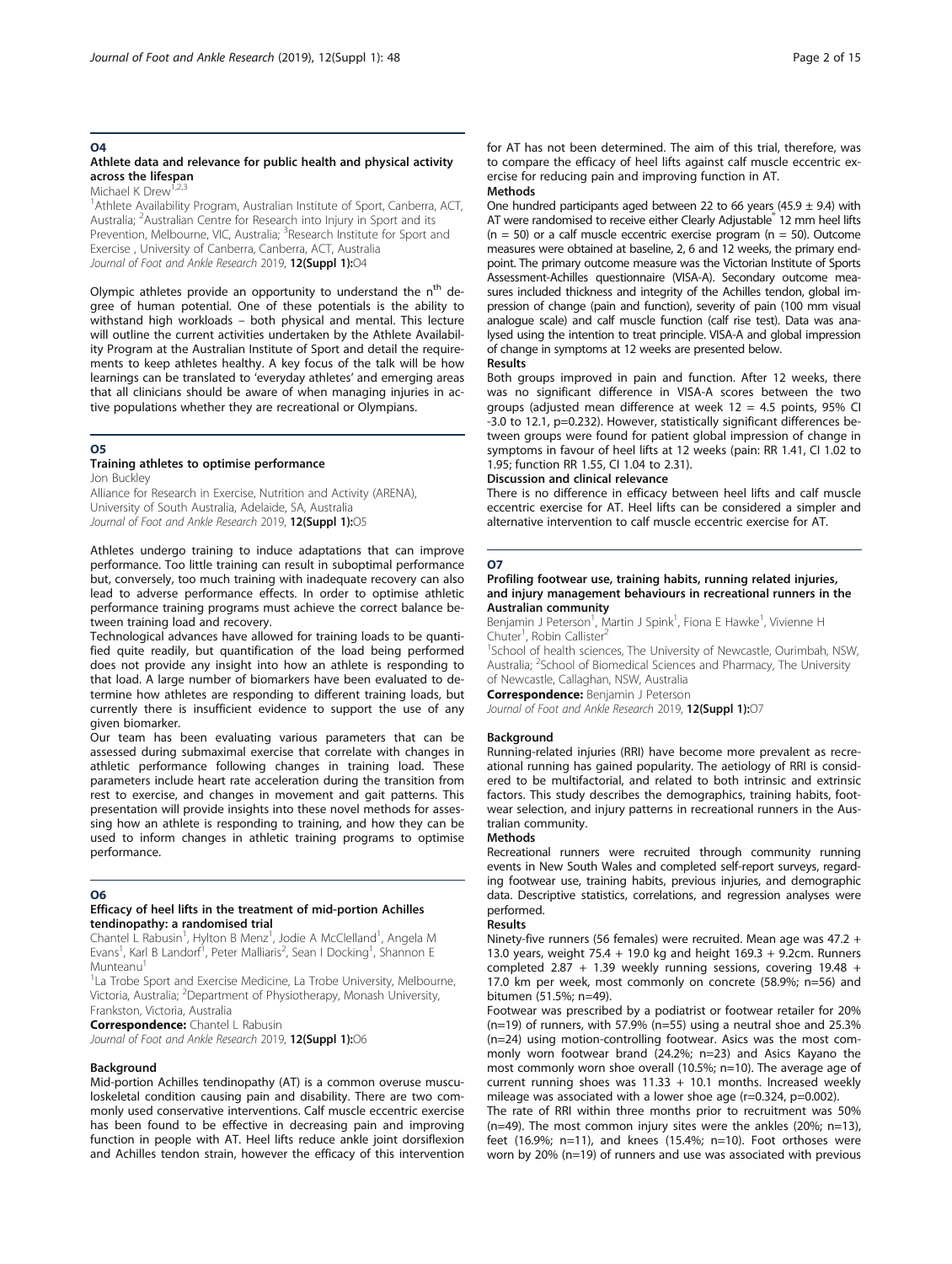#### Discussion and Clinical Relevance

Injuries are common among Australian recreational runners. Injured runners frequently seek the advice of health professionals, and this behaviour may result in less time-loss due to injury, however further research with larger sample sizes is required to confirm this.

#### O8

#### A systematic review into the diagnostic accuracy of clinical tests for detecting Posterior Tibial Tendon Dysfunction

Stephanie Lubcke, Ryan S Causby, Ian Fulton, Sandy Maranna, Steve Milanese

School of Health Sciences, University of South Australia, Adelaide, SA, Australia

**Correspondence: Ryan S Causby** 

Journal of Foot and Ankle Research 2019, 12(Suppl 1):08

#### Background

Posterior Tibial Tendon Dysfunction (PTTD) is a progressive foot condition caused by overuse or degeneration of the Posterior Tibial Tendon. The condition is seen in orthopaedic, podiatry and physiotherapy clinics. Diagnosis is attained primarily through clinical tests and occasionally confirmed with MRI or ultrasound.

However, the evidence supporting the clinical tests is not clear. Thus, to determine the diagnostic accuracy of clinical tests for detecting PTTD in people with medial foot pain and associated symptoms we undertook a systematic review.

#### Methods

Searches of AMED, Medline, Embase, CINAHL, PubMed and Scopus were conducted. Two independent reviewers were involved in study selection and quality appraisal using Covidence and the QUADAS-2 tool, respectively.

#### Results

The initial database search yielded 813 articles. After title and abstract screening and duplicate removal, 47 studies remained. From these, 42 studies were excluded based on set criteria such as study population, study design, having a suitable index test and language; leaving five studies which had investigated the diagnostic accuracy of clinical tests for PTTD.

These studies comprised nine clinical tests, including: Unipedal standing balance test, Posterior Tibial Edema Sign, First Metatarsal Rise Sign, Single Leg Heel Raise (SLHR), Double Heel Raise, 'Too many toes sign' and Passive and Active muscle testing. The most common being the SLHR. Of the included studies, MRI was the reference standard in three studies, surgical exploration in one study and a control group was used in one study instead of a reference standard. Ultrasound was also utilised in two studies as an additional comparison reference standard.

However, all studies reviewed were at risk of bias and had concerns regarding their applicability.

#### Discussion and Clinical Relevance

This review finds that there is limited evidence of the diagnostic accuracy of clinical tests for PTTD. A discussion of the findings of the review and the identified clinical tests will be provided, with the aim of providing clinicians with the evidence underpinning tests commonly used in podiatry practice. Future research should be conducted into this area with a focus on high quality, well-powered studies investigating different clinical tests compared to a gold standard.

#### O9

#### A cross-sectional study comparing clinical and psychosocial features in tibialis posterior tendinopathy with controls: preliminary findings

Megan H Ross, Michelle D Smith, Bill Vicenzino The University of Queensland, St Lucia, QLD, Australia Correspondence: Megan H Ross

Journal of Foot and Ankle Research 2019, 12(Suppl 1):09

#### Background

Tibialis posterior tendinopathy is associated with pain during activities that load the tibialis posterior tendon and limited participation in daily and physical activities. Little is known about factors such as quality of life and psychosocial features in tibialis posterior tendinopathy. The aim of this preliminary study was to investigate clinical and psychosocial characteristics of individuals with tibialis posterior tendinopathy.

#### **Methods**

We compared individuals with tibialis posterior tendinopathy (currently  $n = 19$ , age:  $42\pm14$ ; BMI:  $27\pm8$ ) and asymptomatic controls (n  $= 26$ , age: 43±17, BMI: 23±5). Diagnosis was made clinically based on medial foot/ankle pain plus one or more of: tenderness on palpation or swelling of the tibialis posterior tendon or pain/difficulty with resisted plantarflexion inversion or single leg heel raise. Clinical measures of foot posture, function, range of motion, strength at the foot and hip, and self-reported psychosocial measures were assessed. Preliminary between group differences were explored using independent t-tests. Standardised mean differences (SMDs) were calculated to evaluate effect sizes. Interpretation of SMDs was as follows: <0.6 small, 0.61-1.2 moderate, >1.2 large.

Results

Preliminary analyses suggest large effects (SMD > 1.2) for more pain, poorer self-reported function and quality of life, in addition to more pronated foot posture, poorer single leg heel raise endurance and greater time to complete stair descent/ascent in tibialis posterior tendinopathy compared to controls (p<0.01). Data collection is still ongoing and results will be updated at the conference.

#### Discussion and Clinical Relevance

Altered foot posture and poorer physical function appear to be accompanied by pain, stiffness, social limitations, and lower quality of life in tibialis posterior tendinopathy. A biopsychosocial approach should be considered for assessment and management of tibialis posterior tendinopathy.

#### O10

#### The WHO Global Action Plan for Physical activity, taking the world to a more active 2030

#### Adrian Bauman

University of Sydney, Sydney University, NSW, Australia Journal of Foot and Ankle Research 2019, 12(Suppl 1):010

In 2017, the World Health Organisation started the process of developing a global action plan for physical activity (GAPPA). This was a major step forward by WHO as part of its commitment to noncommunicable disease prevention. This talk will describe the process of developing GAPPA, as it was somewhat different to usual WHO planning processes. Unlike the usual health-centric consultation, WHO used a broader and cross-sectoral base for the consultations around physical activity, including discussions with a broad range of health professionals, sport, education, urban planning and transport, all of whom have an important direct or indirect role in physical activity promotion. WHO has also set targets of a 10% relative reduction in physical inactivity by 2025, and a 15% reduction by 2030. The global action plan, launched in 2018, was comprised of four sections: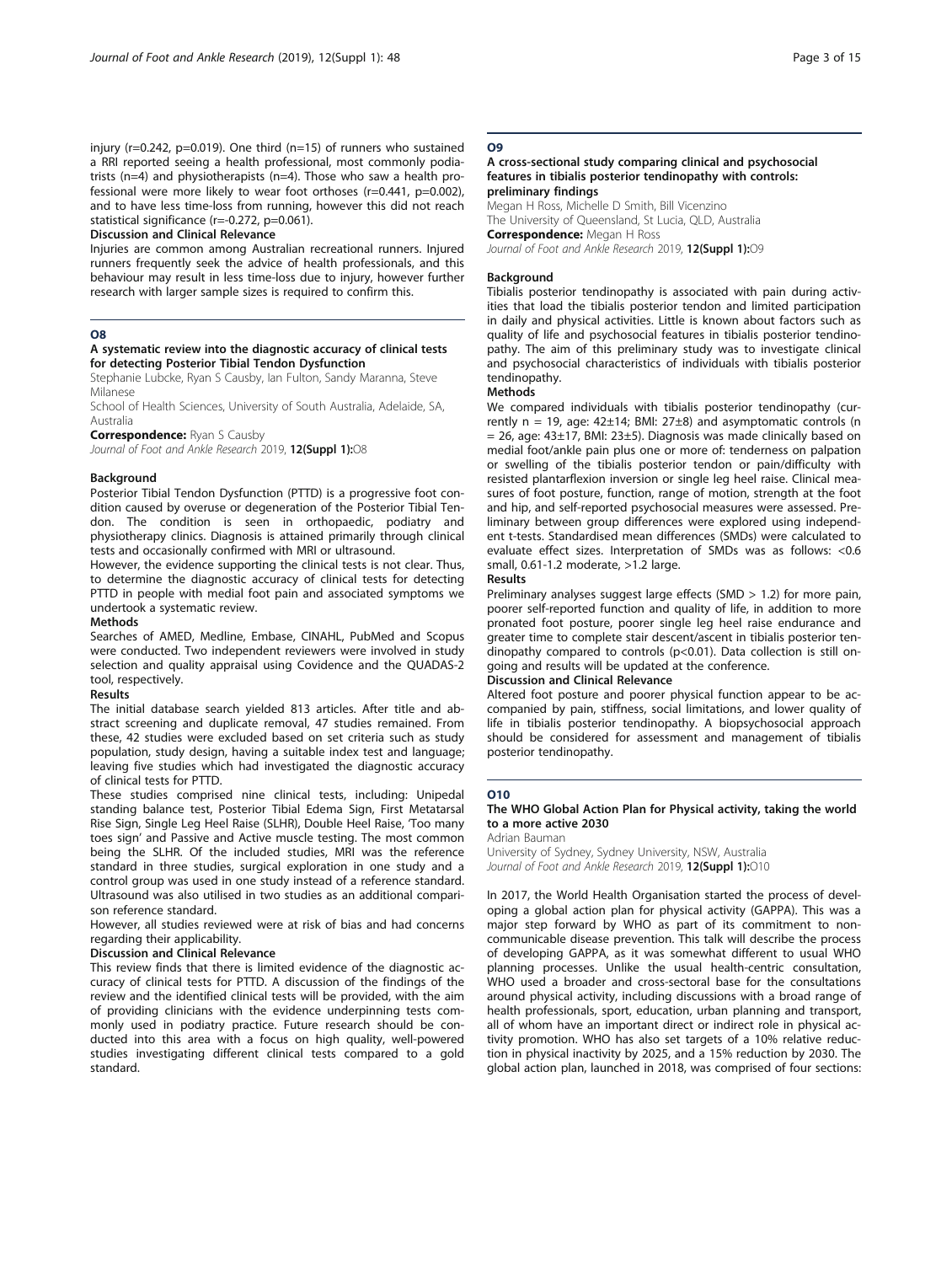[i] creating active societies and changing social norms to become more supportive of physical activity in everyday life; [ii] creating environments that are conducive to active living; [iii] supporting people through health sector advice and counselling to be more active, and including physical activity promotion in clinical consultations; and [iv] building an integrated system in which physical activity is easier in society, which involves collaboration across agencies and sectors, to create a more active world. This is a bold action plan by WHO and warrants as much support and advocacy to governments at every level as we can muster.

# O11

# Avoid tripping over obesity

Gary Wittert Freemasons Foundation Centre for Men's Health, University of Adelaide, Adelaide, SA, Australia

Journal of Foot and Ankle Research 2019, 12(Suppl 1):011

Excessive accumulation of lipid laden adipose tissue has adverse effects on health. These are due to the mechanical effects of excess body weight, metabolic/inflammatory consequences related to the anatomical distribution of the adipose tissue, concomitant co-morbid conditions, the effects of a range of health-related behaviours and psychosocial factors including stigma. Increased amounts, and more importantly function, of skeletal muscle abrogates the deleterious effects of adipose tissue.

Obesity has been reported to be associated with planus foot posture and when walking- pronated dynamic foot function and increased mid-foot plantar pressures, nonspecific foot pain and plantar heel pain. The amount and distribution of adipose tissue and presence of depression, but not lean mass or BMI have been shown to be independent mediators of obesity related foot pain

Use of podiatry services is significantly increased in people with moderate to severe obesity as compared to those people of healthy weight or mild obesity. Accordingly, podiatrists are well placed not just to manage end organ consequences of obesity and complications of obesity, but also to address the underlying cause and prevent further problems. This presentation will provide some suggestions for how that may be done.

#### O12

#### Fat mass, but not fat-free mass, predicts increased foot pain with morbid obesity, independent of bariatric surgery

Tom P Walsh<sup>1,2</sup>, Stephen J Quinn<sup>3</sup>, Angela M Evans<sup>4</sup>, Alison Yaxley<sup>1</sup> , Jacob A Chisholm<sup>5</sup>, Lilian Kow<sup>5</sup>, E Michael Shanahan<sup>1,5</sup> <sup>1</sup> Flinders University, Bedford Park, South Australia, Australia; <sup>2</sup> School of Clinical Sciences, Queensland University of Technology, Kelvin Grove, QLD, Australia; <sup>3</sup>Swinburne University of Technology, Melbourne, Victoria, Australia; <sup>4</sup>La Trobe University, Bundoora, Victoria, Australia;<br><sup>5</sup>Elindors Modical Contro, Bodford Park, South Australia, Australia; Flinders Medical Centre, Bedford Park, South Australia, Australia Correspondence: Tom P Walsh

Journal of Foot and Ankle Research 2019, 12(Suppl 1):012

The full article version of this abstract has already been published and can be found at [https://www.sciencedirect.com/science/article/](https://www.sciencedirect.com/science/article/abs/pii/S1550728918303290) [abs/pii/S1550728918303290](https://www.sciencedirect.com/science/article/abs/pii/S1550728918303290).

#### O13

#### Bone marrow oedema is important: medical imaging findings in people with and without plantar heel pain

Karl B Landorf<sup>1</sup>, Hylton B Menz<sup>1</sup>, Michelle R Kaminski<sup>1</sup>, Gerard V Zammitt<sup>2</sup>, Tom Entwisle<sup>3</sup>, David Connell<sup>3</sup>, Shannon E Munteanu<sup>1</sup> <sup>1</sup>La Trobe University, VIC., Australia; <sup>2</sup>Medical Foot Care, Altona North, Victoria, Australia; <sup>3</sup>ĺmaging @ Olympic Park, Melbourne, Victoria, Australia

#### **Correspondence:** Karl B Landorf

Journal of Foot and Ankle Research 2019, 12(Suppl 1):013

#### Background

Medical imaging is frequently used to assist in the diagnosis of plantar heel pain (PHP). However, no studies investigating the association of imaging features with PHP have combined x-ray, ultrasound and MRI, nor have they used a control group matched for important characteristics. The aim of this study was to investigate the association of imaging findings with PHP.

#### Methods

In this cross-sectional study, 50 participants with PHP were compared to 25 participants without PHP (i.e. controls) matched for age, sex and body mass index (BMI). Imaging included x-ray, ultrasound and MRI. Results

On x-ray, participants with PHP were 2.4x (95% CI 0.8, 6.7) more likely on the right and 3.7x (95% CI 1.3, 10.5) more likely on the left foot to have a plantar calcaneal spur. On ultrasound, plantar fascia thickness was 0.85 mm (95% CI 0.31, 1.40) thicker on the right and 0.74 mm (95% CI 0.23, 1.25) thicker on the left foot. Hypoechogenicity was 5.2x (95% CI 1.8, 14.7) more likely in the right and 3.0x (95% CI 1.1, 8.0) more likely in the left plantar fascia. On MRI, delamination was 5.0x (95% CI 1.7, 14.3) more likely in the right and 3.6x (95% CI 1.3, 10.0) more likely in the left plantar fascia. A tear of the plantar fascia was at least 9.3x (95% CI 1.2, 75.5) more likely in the right and at least 5.9x (95% CI 1.2, 28.2) more likely in the left foot. Bone marrow oedema of the calcaneus was 10.6x (95% CI 2.3, 49.9) more likely in the right and 5.3x (95% CI 1.4, 20.1) more likely in the left foot.

#### Discussion and Clinical Relevance

Our study is the first of its kind to compare participants with and without PHP when matched for age, sex, and significantly, BMI. Our findings highlight that PHP does not just involve the plantar fascia. While pathology of the plantar fascia is part of the clinical picture, increased odds of bone marrow oedema – an indication of bone stress – is an important finding from our study. Our findings may impact treatment of this condition.

#### O14

#### The reliability of a two-probe ultrasound imaging procedure to measure strain in the Achilles tendon

Prue Molyneux, Richard Ellis, Matthew Carroll

Auckland University of Technology, Northcote, AUCKLAND, New Zealand **Correspondence: Prue Molyneux** 

Journal of Foot and Ankle Research 2019, 12(Suppl 1):014

#### **Background**

Alteration in the strain properties of the Achilles tendon may lead to adaptations such as pathological stiffening. Stiffer tendons have less adaptive ability, which may predispose to the development of tendinopathy. There is a current lack of methods to measure in-vivo tissue strain. A two-probe ultrasound procedure has been proposed to reduce measurement error associated with a one-probe procedure. However, reliability of the two-probe procedure has not been established. The study aimed to determine intra-rater, inter-session and inter-rater reliability of a two-probe ultrasound procedure to measure Achilles tendon strain.

#### **Methods**

Twentynine healthy participants (19 females, 10 males mean age 33.6 years) were included. Achilles tendon images were acquired with a two-probe ultrasound procedure as the ankle moved through a standardised range of motion (20° plantarflexion to 10° dorsiflexion). Both probes were positioned longitudinally, one probe over the musculotendinous junction and the second over the calcaneal insertion of the Achilles tendon. Repeat measurements were taken at a second session at the initial study visit and four weeks later. Strain measures were calculated from the pre-captured images using Motion Analysis 2014v1 software by two independent raters. Intra-rater, inter-session and inter-rater reliability were calculated using intraclass correlation coefficients (ICC). In addition, 95% confidence intervals for the ICC and the standard error of measurement (SEM) were also calculated.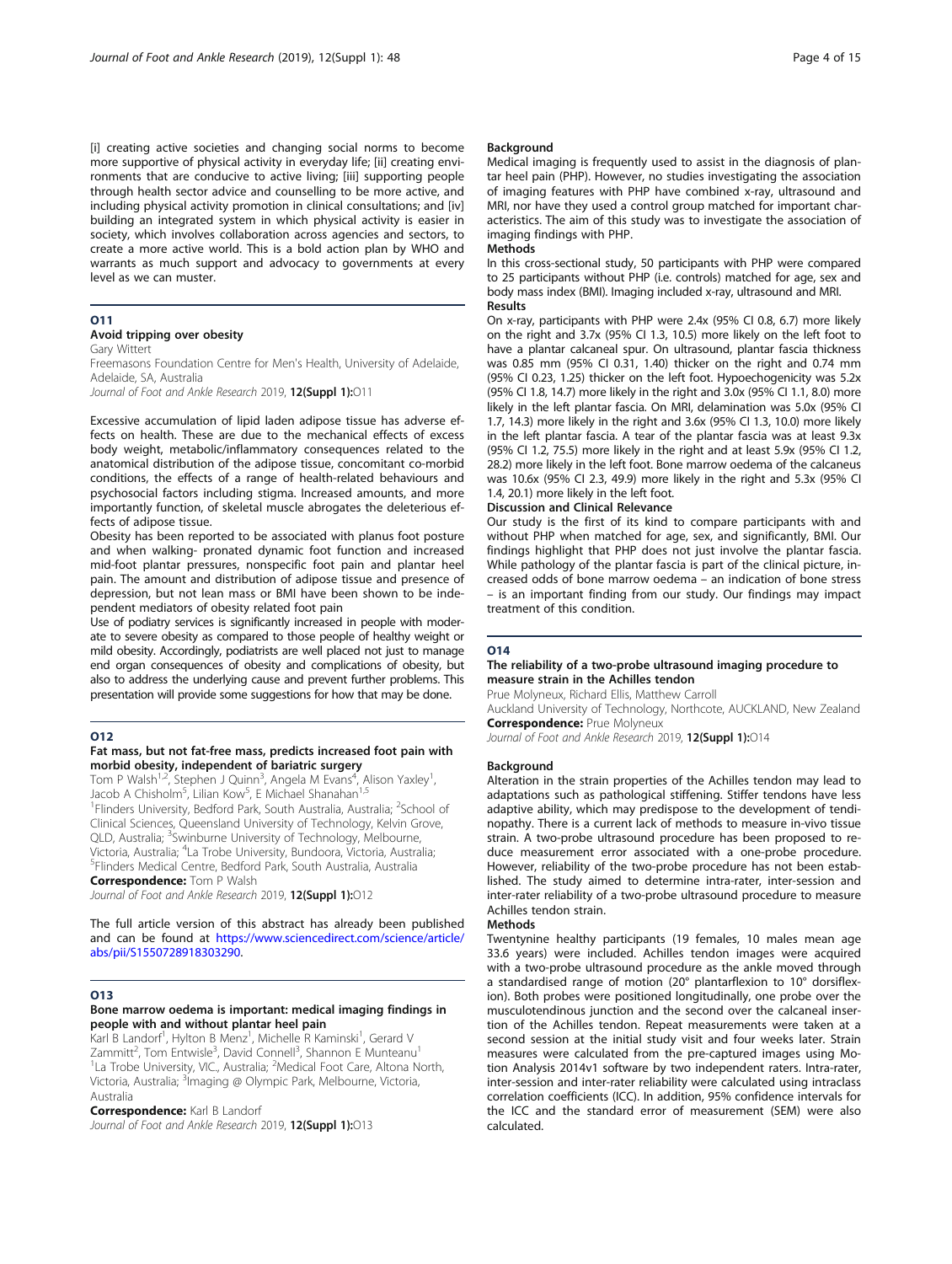#### Results

Excellent intra-rater within-session reliability (ICC =  $0.84$ ,  $P < 0.001$ ), poor inter-session reliability (ICC = 0.18,  $p = 0.397$ ) and excellent inter-rater reliability (ICC = 0.88,  $p = 0.003$ ) was demonstrated for the measurement of Achilles tendon strain using the two-probe procedure.

### Discussion and Clinical Relevance

The two-probe procedure to measure Achilles tendon strain is reliable for repeated measurements within the same day. However, measurement error increased when strain was measured on different days, which may be due to a combination of examiner error and participant factors. Measurement of Achilles tendon strain offers an additional tool for the evaluation of the tendon's mechanical characteristics. The ability to reliably quantify strain may allow clinicians to identify those at risk of Achilles tendinopathy and to formulate more effective management plans.

#### O15

#### Foot orthoses or corticosteroid injection for plantar heel pain: which is more effective and who is more likely to respond?

Glen A Whittaker<sup>1</sup>, Shannon E Munteanu<sup>1</sup>, Hylton B Menz<sup>1</sup>, James M Gerrard<sup>1</sup>, Ayman Elzarka<sup>2</sup>, Karl B Landorf<sup>1</sup>

<sup>1</sup> La Trobe Úniversity, Bundoora, Victoria, Australia; <sup>2</sup>Southern Cross Medical Imaging, Bundoora, Victoria, Australia

**Correspondence:** Glen A Whittaker

Journal of Foot and Ankle Research 2019, 12(Suppl 1):015

#### **Background**

Plantar heel pain is a common foot complaint that causes significant disability and poor health-related quality of life. Foot orthoses and corticosteroid injection are effective treatments for plantar heel pain, however it is unclear if one is more effective than the other. It is also unclear whether there are characteristics that can predict who is more likely to respond to each treatment. The aim of this research was to: (i) evaluate the effectiveness of foot orthoses and corticosteroid injection, and (ii) investigate if any parameters can predict who is more likely to respond to each treatment.

#### Methods

A parallel-group, assessor-blinded randomised trial (the SOOTHE trial) was conducted. Participants were randomly allocated to receive either prefabricated, arch-contouring foot orthoses or a single ultrasound-guided corticosteroid injection. The primary outcome measure was the foot pain subscale of the Foot Health Status Questionnaire at 4 and 12 weeks. To define responders, response to treatment was achieved by dichotomising each participant's overall improvement measured on a 15-point Likert scale.

#### Results

A total of 103 participants aged 21 to 72 years (63 female) with plantar heel pain were recruited from the community and received an intervention. For the primary outcome of foot pain, corticosteroid injection was more effective at week 4 (adjusted mean difference 8.2 points; 95% CI 0.6, 15.8). However, foot orthoses were more effective at week 12 (adjusted mean difference 8.5 points; 95% CI 0.2, 16.8). Although these findings were statistically significant, they did not meet the previously calculated minimal important difference value of 12.5 points. The analysis of parameters that predict response is underway and will be complete prior to the conference.

#### Discussion and clinical relevance

Based on the findings of this trial, health professionals can advise patients with plantar heel pain that a single ultrasound-guided corticosteroid injection is effective, however the effect is relatively shortlived. However, this may be extended with appropriately contoured foot orthoses, which are more effective in the longer-term. Parameters that predict response will be discussed when the data analysis is complete.

# O16

#### Fifty active years after 50®? The challenges of exercise and activity with joint pain

Anne-Maree Keenan<sup>1,2</sup> <sup>1</sup>Faculty of Medicine and Health, University of Leeds, Leeds, United Kingdom; <sup>2</sup>NIHR Leeds Biomedical Research Centre, Leeds Teaching Hospitals Trust, Leeds, United Kingdom Journal of Foot and Ankle Research 2019, 12(Suppl 1):016

Musculoskeletal conditions (MSK) conditions are the single most common cause of chronic disability and one of the most expensive to treat. The global burden of MSK diseases has increased by 25 percent over the past decade. The musculoskeletal conditions that have the largest economic and personal burden are immune mediated inflammatory diseases (IMIDs) and osteoarthritis (OA). IMIDs affect over 5% of the population and result in joint damage, physical disability and reduced life expectancy. While not as aggressive, OA presents a wider challenge: worldwide estimates of OA indicate that one in ten men and one in five women aged over 60 have symptomatic OA and treatment options remain poor. The prevalence of OA will increase with changing ageing and obesity rates, with an expected increase in joint replacement surgery in younger people who will subsequently be living longer with their replacements, requiring thought to be placed on how we can sustain 50 active years after 50®.

While research has established that exercise is key in reducing symptoms, long-term damage and the impact of multi-morbidities, two main issues are evident in people with joint pain. First, in those with IMIDs, health professionals have been responsible for providing confusing advice aimed avoiding exercising and activity. While this has been driven by the premise of avoiding long term harm, it has resulted in both physical and psychosocial impact. Second, while people may understand the importance of exercise for long term benefit for preventing and reducing symptoms in OA, promoting exercise adherence and activity adoption remains the key clinical challenge.

This presentation will provide an overview of the benefits of exercise, strategies which are aimed at promoting accurate information sharing, exercise adherence and activity engagement for those with joint pain.

#### O17

#### Midfoot pain and osteoarthritis: finding solutions to keep people on their feet

John Arnold

University of South Australia, Adelaide, SA, Australia Journal of Foot and Ankle Research 2019, 12(Suppl 1):017

Midfoot osteoarthritis (OA) is a common cause of midfoot pain, affecting 1 in 8 people aged over 50 years. Often, midfoot OA is sufficiently painful to stop people walking. Once this occurs, people descend on a spiral of disadvantage characterised not just by painful feet, but all the established negative sequelae of inactivity. Clinically, OA in the midfoot can be challenging to treat with variable effectiveness of conservative interventions. Our ability to design effective treatments for midfoot OA has been hampered by a limited understanding of the modifiable determinants of disease initiation and progression. This is underpinned by two issues. First, early structural changes in midfoot OA remain undefined and may require MRI to measure accurately and precisely. Second, while joint loading is a key factor in the development and progression of OA at other weight-bearing joints, its role in midfoot OA is not well understood. This presentation will focus on recent research being conducted to unravel the mechanisms by which midfoot OA may develop and progress. It will also cover clinical factors related to symptoms and functional impairment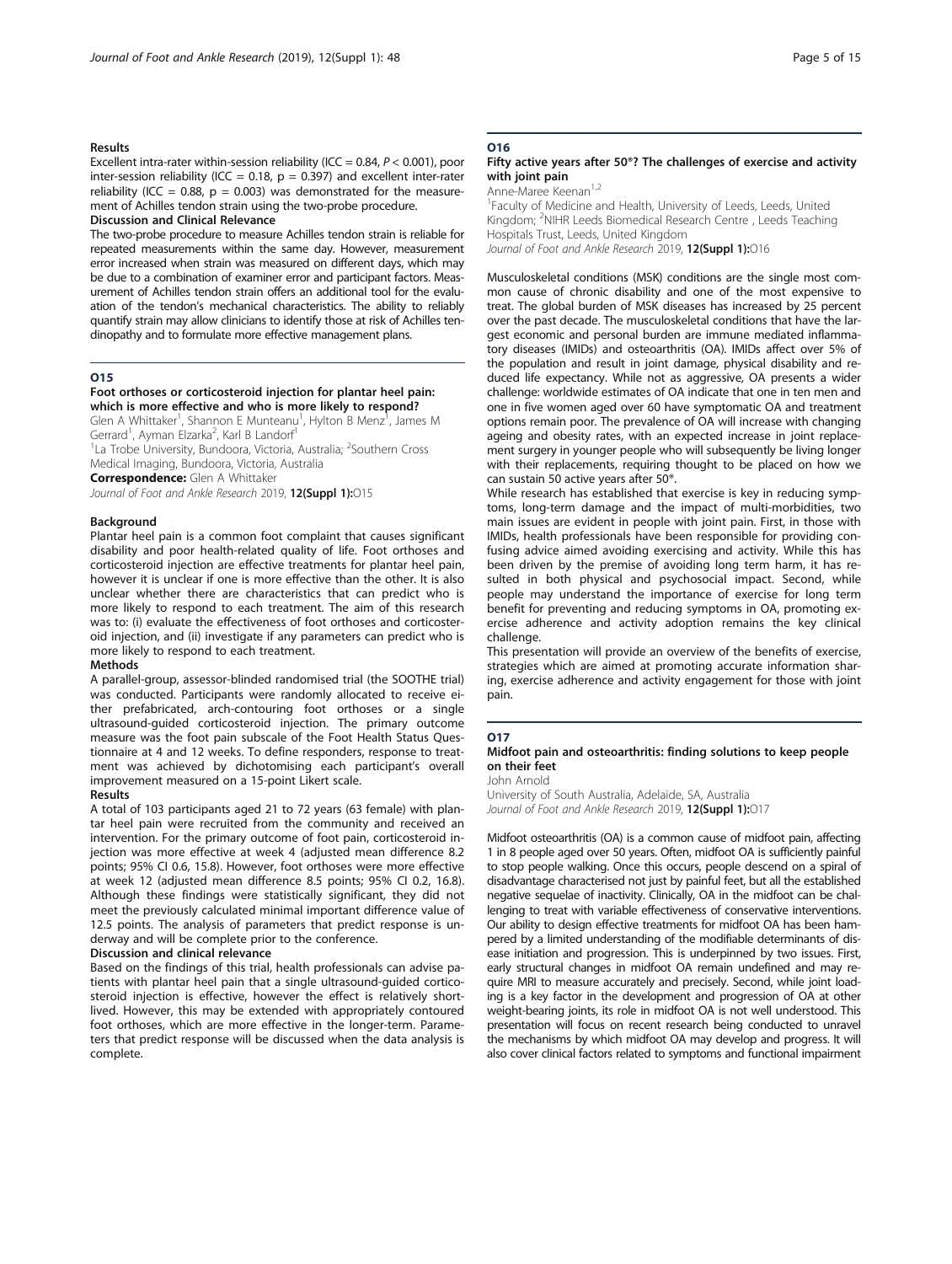that are future targets for intervention in clinical practice. Ultimately, improving the treatment of midfoot OA presents an opportunity to reduce the negative downstream effects of pain and foot-related disability on physical inactivity and general health.

#### O18

# Moving more and sitting less in the workplace

Tracy Kolbe-Alexander University of Southern Queensland, Ipswich, QLD, Australia Journal of Foot and Ankle Research 2019, 12(Suppl 1):018

The prevalence of non-communicable diseases (NCD's) such as diabetes and coronary artery disease is increasing both globally and in Australia. The prevalence of diabetes in Australia has increased by approximately 200% in the past 20 years, and cardiovascular disease remains the leading cause of death in Australians. Physical inactivity is one of the main risk factors for non-communicable diseases like diabetes and cardiovascular disease. If all inactive Australians became physically active, 10% of deaths (all-cause mortality) could be prevented. Similarly, deaths due to coronary heart disease and Type II diabetes would decrease by 6% and 8%, respectively, if inactive Australians became physically active.

Prevention of life style and work related diseases include implementation of physical activity (PA) and the worksite has been identified as an appropriate setting for health promotion. To date, several initiatives have been taken by employers to promote a healthy lifestyle including the promotion of physical activity. More recently, workplaces have implemented various initiatives to reduce sitting and promote moving in the workplace.

This talk will include the recently updated physical activity guidelines. Evidence-based practice of various workplace and community based health promotion programs that aim to promote physical activity will be discussed. In addition, practical guidelines and recommendations to encourage working adults to move more and sit less will be presented.

#### O19

#### Efficacy of shoe-stiffening inserts for the treatment of first metatarsophalangeal joint osteoarthritis: preliminary findings from the SIMPLE randomised controlled trial

Shannon E Munteanu<sup>1,2</sup>, Karl B Landorf<sup>1,2</sup>, Jodie A McClelland<sup>2,3</sup>, Edward Roddy<sup>4</sup>, Flavia M Cicuttini<sup>5</sup>, Alan Shiell<sup>6</sup>, Maria Auhl<sup>1,2</sup>, Jamie J Allan<sup>1,2</sup>, Andrew K Buldt<sup>1,2</sup>, Hylton B Menz<sup>1,2</sup>

<sup>1</sup> Discipline of Podiatry, School of Allied Health, La Trobe University, Melbourne, Victoria, Australia; <sup>2</sup>La Trobe Sport and Exercise Medicine Research Centre, School of Allied Health, La Trobe University, Melbourne, Victoria, Australia; <sup>3</sup>Discipline of Physiotherapy, School of Allied Health, La Trobe University, Melbourne, Victoria, Australia; <sup>4</sup>Arthritis Research UK Primary Care Centre, Research Institute for Primary Care and Health Sciences, Keele University, Staffordshire, United Kingdom; <sup>5</sup>Department of Epidemiology and Preventive Medicine, Monash University, Alfred Hospital, Melbourne, Victoria, Australia; <sup>6</sup>School of Psychology and Public Health, La Trobe University, Melbourne, Victoria, Australia **Correspondence:** Shannon E Munteanu

Journal of Foot and Ankle Research 2019, 12(Suppl 1):019

#### Background

#### The purpose of this trial was to assess the efficacy of shoe-stiffening inserts for reducing pain associated with first metatarsophalangeal joint (MTPJ) osteoarthritis (OA).

#### **Methods**

One hundred participants (45 men 55 women, mean age 57.5, SD 10.3 years) with first MTPJ OA were randomised to receive either: (i) full-length carbon fibre shoe-stiffening inserts plus rehabilitation therapy (intervention group) or (ii) sham shoe inserts plus rehabilitation therapy (control group). The primary outcome measure was the foot pain domain of the Foot Health Status Questionnaire (FHSQ) assessed at 12 weeks. Secondary outcome measures included the function domain of the FHSQ, severity of first MTPJ pain, general health status, use of rescue medication and co-interventions, adverse events, physical activity levels and global change in symptoms (with 'moderately better' or above being considered a successful outcome). FHSQ and global change in symptoms at 12 weeks are presented here. Multiple imputation was used to replace missing data. FHSQ pain scores were analysed using analysis of covariance with the intervention group and baseline scores entered as independent variables, and global change in symptoms was analysed using absolute and relative benefit, and number needed to treat.

#### Results

Data were available for 91 participants at week 4 and 85 participants at week 12. FHSQ pain scores improved in both groups. There was a statistically significant difference in FHSQ pain scores between the groups at 12 weeks (adjusted mean difference 7.4 points, 95% confidence interval [95% CI] 1.3 to 13.5, p=0.018) in favour of intervention group. Participants in the intervention group were also more likely to report that their pain was at least moderately better (successful treatment) at 12 weeks compared to the control group (61 versus 34%; absolute benefit increase 27% [95% CI 6 to 45], relative benefit increase 79% [95% CI 11 to 189]). The number needed to treat was 4 (95% CI 2 to 18).

#### Discussion and Clinical Relevance

Carbon fibre shoe stiffening inserts are effective at reducing pain in people with first MTPJ OA.

#### O20

#### A multi-faceted podiatry intervention compared to usual general practitioner care for first metatarsophalangeal joint osteoarthritis: a randomised controlled feasibility study

Kade L Paterson<sup>1</sup>, Rana S Hinman<sup>1</sup>, Ben r Metcalf<sup>1</sup>, Penny K Campbell<sup>1</sup> , Hylton B Menz<sup>2</sup>, David J Hunter<sup>3</sup>, Kim L Bennell<sup>1</sup>

<sup>1</sup>The University Of Melbourne, Parkville, VIC, Australia; <sup>2</sup>School of Allied Health, La Trobe University, Melbourne; <sup>3</sup>Northern Clinical School Kolling Institute of Medical Research, Institute of Bone and Joint Research, University of Sydney, Sydney

**Correspondence:** Kade L Paterson

Journal of Foot and Ankle Research 2019, 12(Suppl 1):020

#### **Background**

Osteoarthritis (OA) of the first metatarsophalangeal (MTP) joint is highly debilitating with limited evidence for treatment options. This study aimed to determine the feasibility of a randomised controlled trial comparing a multi-faceted podiatry intervention to usual general practitioner (GP) care for people with first MTP joint OA.

#### **Methods**

People aged >45 years with symptomatic radiographic first MTP joint OA were recruited from the community using advertisements and our existing networks. Participants in the intervention arm had 3-5 visits with a podiatrist and received prefabricated foot orthoses (>6hrs wear/day), home exercise and manual therapy (twice/day), and advice concerning footwear, weight loss, physical activity, and analgesia. Participants in the usual care arm had 1-2 visits with a GP and received medication advice/ prescription, and the same advice as the intervention group. Primary outcomes were measures of feasibility assessed at 3-months (recruitment/retention rates, exercise sessions/week on an 11-point numerical rating scale (NRS), and orthoses wear hours/day). Secondary outcomes included walking pain (11-point NRS), function (foot health status questionnaire; FHSQ), global rating of change (7-point Likert Scale), adherence (11-point NRS), and adverse events.

#### Results

Thirty people from 236 screened (12.7%) were included. All except one attended the required clinical visits, and 26 completed final outcomes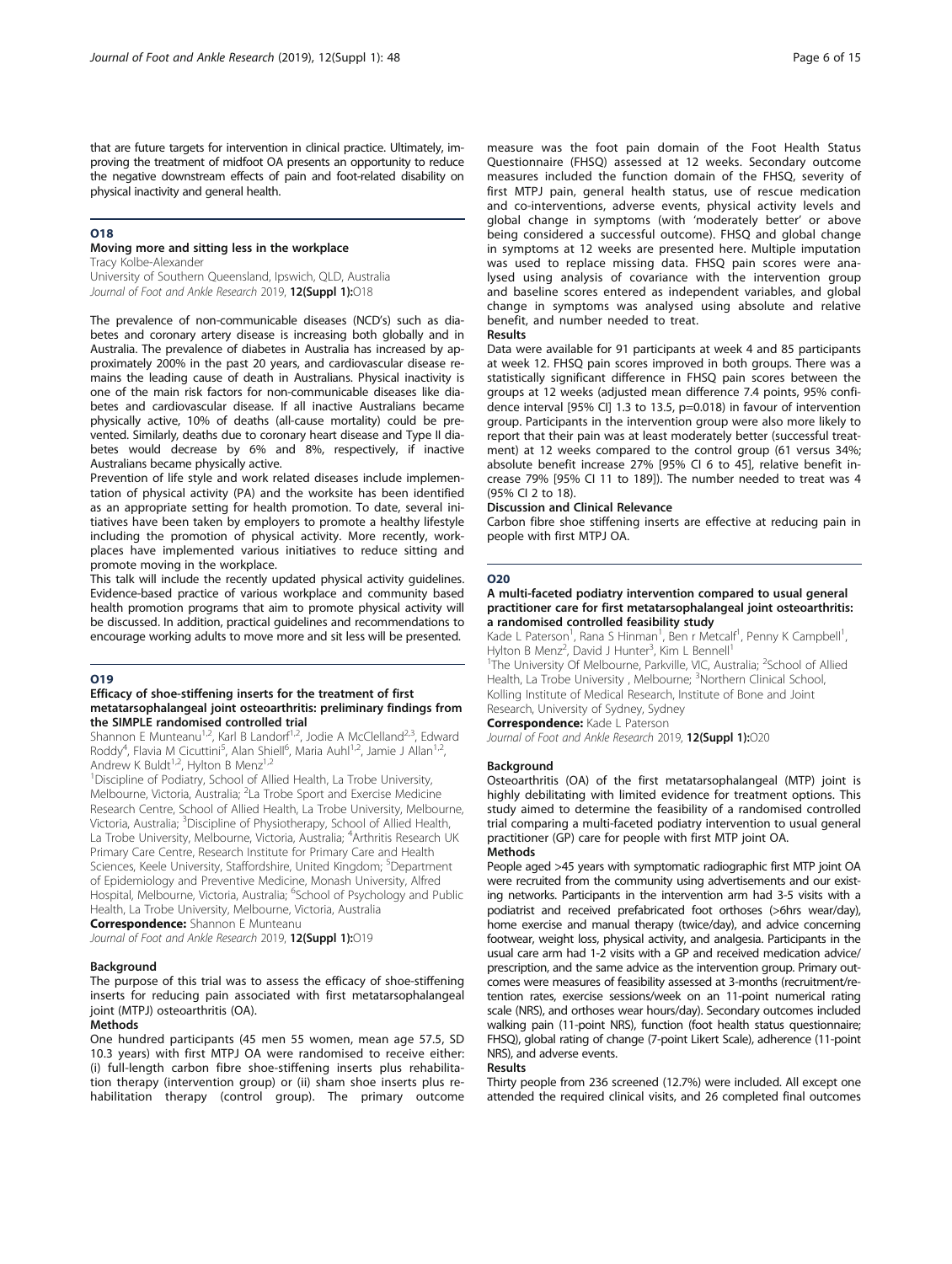(14 in podiatry group, 12 in GP group). In the podiatry group, adherence was good with exercise (mean 9.3 sessions/week, 7.1/10 on NRS) and orthoses wear (6.2 hours/day, 7.0/10 on NRS). Adherence to medication use in the GP group was lower (5.3/10 on NRS). There were three reported minor adverse events in the podiatry group that all resolved. Both groups reported improved pain (mean change in podiatry group: -2.2/10, GP group: -2.8/10 on NRS) and function (podiatry: 18.3/100, GP: 13.6/100 on FHSQ) above minimum clinically important differences. Seven people (50%) in the podiatry group and 4 (33%) in the GP group rated themselves as "moderately better" or "much better".

#### Conclusion

A clinical trial comparing a multi-faceted podiatry intervention to usual GP care for people with first MTP joint OA is feasible and safe, and both treatments improve symptoms. Results will be used to help power a larger clinical trial.

#### O21

#### Structural characteristics associated with radiographical severity of 1<sup>st</sup> metatarsophalangeal joint osteoarthritis

Andrew K Buldt<sup>1,2</sup>, Shannon E Munteanu<sup>1,2</sup>, Hylton B Menz<sup>1,2</sup> <sup>1</sup> Discipline of Podiatry, School of Allied Health, La Trobe University, Bundoora, Victoria, Australia; <sup>2</sup>La Trobe Sport and Exercise Medicine Research Centre, School of Allied Health, La Trobe University, Bundoora, Victoria, Australia

**Correspondence: Andrew K Buldt** 

Journal of Foot and Ankle Research 2019, 12(Suppl 1):021

#### Background

Osteoarthritis (OA) of the 1<sup>st</sup> metatarsophalangeal joint (MTPJ) is a common and disabling condition. The aims of this study were to determine if differences exist in the foot structure of people with and without radiographically defined  $1<sup>st</sup>$  MTPJ OA, and whether structural differences are associated with radiographic severity of 1<sup>st</sup> MTPJ OA.

#### Methods

Weight-bearing dorso-plantar and lateral radiographs were obtained for the symptomatic foot of 137 participants (60 men, 77 women, aged 22 to 85, mean 58.1 +/- 11.4 years) with clinically diagnosed<br>1<sup>st</sup> MTPJ OA. Radiographic 1<sup>st</sup> MTPJ OA cases were identified and participants were graded into four severity categories using a validated atlas. The following radiographic measurements were performed: hallux abductus angle, hallux abductus interphalangeus angle, intermetatarsal angle, metatarsal protrusion distance, metatarsus adductus angle, first metatarsal declination angle, lateral intermetatarsal angle, calcaneal inclination angle, 1<sup>st</sup> metatarsal length and width, hallux proximal phalanx length and width and hallux distal phalanx length. Structural differences were compared using univariate general linear models, adjusting for age, sex and body mass index.

#### Results

One hundred and four participants were categorised as having radiographic 1<sup>st</sup> MTPJ OA. The OA case group displayed a greater hallux abductus interphalageus angle compared to the no OA case group. Participants were further categorised into no OA (n=6), mild OA (n= 27), moderate OA (n=49) or severe OA (n=55) categories. Participants of the mild, moderate and severe OA categories displayed a longer 1st metatarsal compared to the no OA category. The moderate and severe OA categories displayed a greater hallux interphalangeus angle compared to the mild category OA.

#### Discussion and clinical relevance

Overall, there were few structural differences between OA cases and non-OA cases and between OA severity categories, although there was some evidence to suggest greater  $1<sup>st</sup>$  metatarsal length in more severe cases of 1<sup>st</sup> MTPJ OA. The greater abduction of the hallux distal phalanx in OA cases and greater severity OA categories suggest a structural adaptation secondary to biomechanical factors. Further research is required to determine whether measures of dynamic foot function are associated with the presence and/or severity of  $1<sup>st</sup>$  MTPJ OA.

# O<sub>22</sub>

#### Experience of finding footwear and factors contributing to footwear choice in people with gout

Angela Brenton-Rule<sup>1</sup>, Nicola Dalbeth<sup>3,2</sup>, N Lawrence Edwards<sup>4</sup>, Keith Rome<sup>1</sup>

<sup>1</sup>Department of Podiatry, Auckland University of Technology, Auckland North Island, New Zealand; <sup>2</sup>Department of Rheumatology, Auckland District Health Board, Auckland, New Zealand; <sup>3</sup>Faculty of Medicine and Health Science, University of Auckland, Auckland, North Island, New Zealand; <sup>4</sup> Department of Medicine, University of Florida, Gainesville, Florida, USA

Correspondence: Angela Brenton-Rule Journal of Foot and Ankle Research 2019, 12(Suppl 1):022

#### The full article version of this abstract has already been published and can be found at [https://jfootankleres.biomedcentral.com/articles/](https://jfootankleres.biomedcentral.com/articles/10.1186/s13047-018-0313-y) [10.1186/s13047-018-0313-y](https://jfootankleres.biomedcentral.com/articles/10.1186/s13047-018-0313-y).

# O23

#### Can ultrasound measures of intrinsic foot muscles and plantar soft tissues predict future diabetes-related foot disease? A systematic review

Troy Morrison<sup>1,2</sup>, Sara Jones<sup>3,1</sup>, Ryan S Causby<sup>1,2</sup>, Kerry Thoirs<sup>1,2</sup> <sup>1</sup>School of Health Sciences, University of South Australia, Adelaide, South Australia, Australia; <sup>2</sup>International Centre for Allied Health Evidence University of South Australia, Adelaide, South Australia, Australia; <sup>3</sup>Department of Rural Health, University of South Australia, Adelaide, South Australia, Australia

# **Correspondence: Troy Morrison**

Journal of Foot and Ankle Research 2019, 12(Suppl 1):023

The full article version of this abstract has already been published and can be found at [https://journals.plos.org/plosone/article?id=](https://journals.plos.org/plosone/article?id=10.1371%2Fjournal.pone.0199055) [10.1371%2Fjournal.pone.0199055.](https://journals.plos.org/plosone/article?id=10.1371%2Fjournal.pone.0199055)

#### O24

#### The effectiveness of non-surgical interventions for common plantar digital compressive neuropathy (Morton's neuroma) a systematic review and meta-analysis

Barry G Matthews<sup>1</sup>, Sheree E Hurn<sup>1,2</sup>, Michael P Harding<sup>3</sup>, Rachel A Henry<sup>4</sup>, Robert S Ware<sup>5</sup>

<sup>1</sup>School of Clinical Sciences, Queensland University of Technology, Brisbane, Queensland, Australia; <sup>2</sup>Institute of Health and Biomedical Innovation, Queensland University of Technology, Brisbane, Queensland, Australia; <sup>3</sup>School of Health Sciences, University of South Australia Adelaide, South Australia, Australia; <sup>4</sup>Rachel Henry Podiatry, Brisbane Queensland, Australia; <sup>5</sup>Menzies Health Institute Queensland, Griffith University, Brisbane, Queensland, Australia **Correspondence: Barry G Matthews** 

Journal of Foot and Ankle Research 2019, 12(Suppl 1):024

The full article version of this abstract has already been published and can be found at [https://jfootankleres.biomedcentral.com/articles/](https://jfootankleres.biomedcentral.com/articles/10.1186/s13047-019-0320-7) [10.1186/s13047-019-0320-7.](https://jfootankleres.biomedcentral.com/articles/10.1186/s13047-019-0320-7)

#### O25

# The child in the modern environment

#### Jennifer Couper

Womens and Childrens Hospital, Adelaide, SOUTH AUSTRALIA, Australia Journal of Foot and Ankle Research 2019, 12(Suppl 1):025

Over the last 30 years non-communicable disorders have been on the rise in children: overweight/obesity, diabetes, inflammatory bowel disease, coeliac disease, allergy and neurodevelopmental disorders including autism spectrum disorder and attention deficit hyperactivity disorder. Potential common drivers from pregnancy and early life in the environment will be presented, using type 1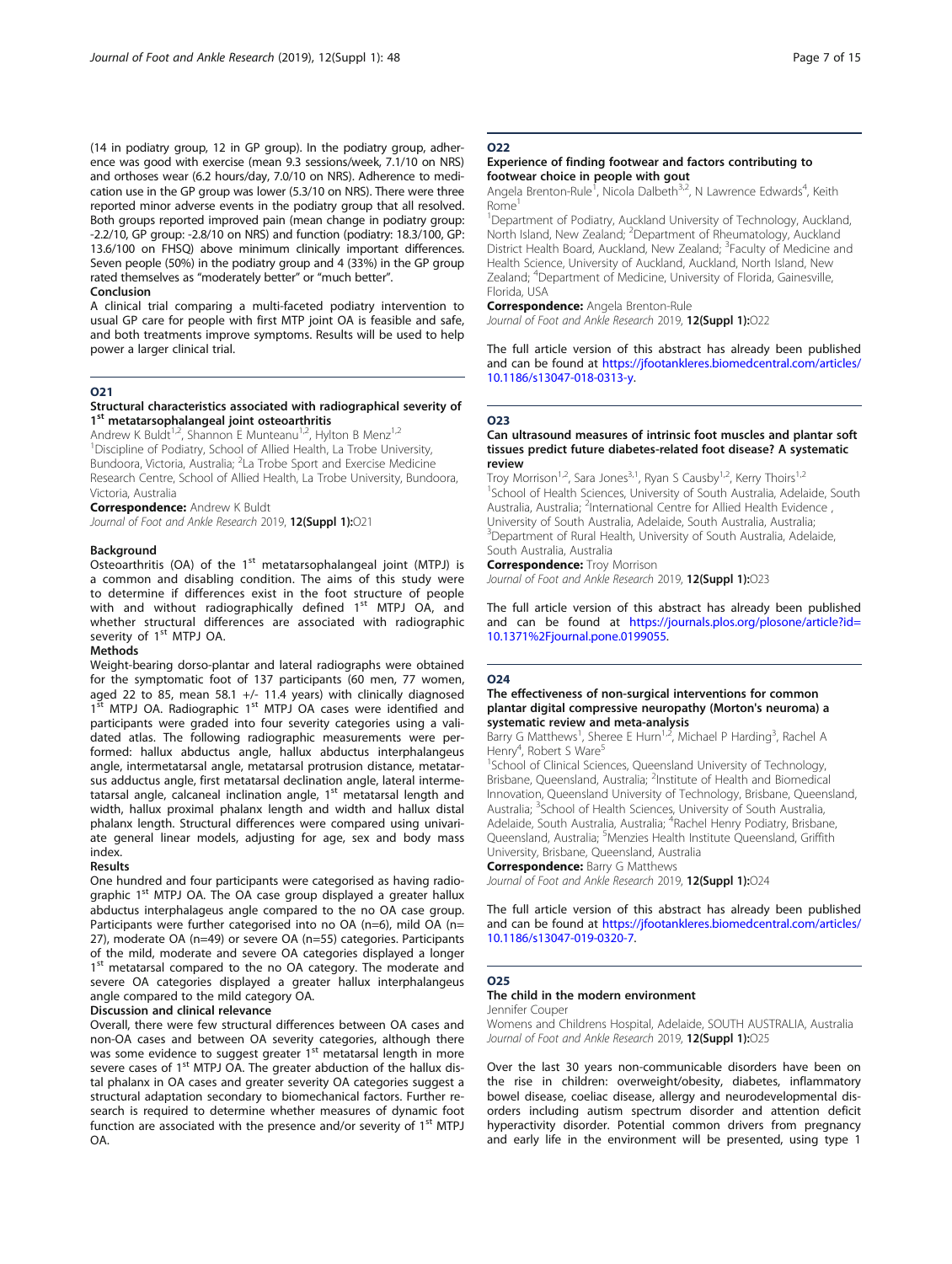diabetes as the prototype to illustrate the effect of the modern environment on the at-risk child.

#### O26

#### Exploring health professionals understanding of evidence and use of different treatment strategies to manage idiopathic toe walking

Cylie Williams<sup>1</sup>, Kelly Gray<sup>2</sup>, Nina Davies<sup>3</sup>, Marybeth Barkocy<sup>4</sup>, Michael Fahey<sup>5</sup>, Jane Simmonds<sup>6</sup>, Pasquale Accardo<sup>7</sup>, Deborah Eastwood<sup>8</sup>, Verity Pacey

<sup>1</sup>Monash University, Frankston, VIC, Australia; <sup>2</sup>Macquarie University, Macquarie Park; <sup>3</sup>Staffordshire University, Stoke on Trent; <sup>4</sup>University of New Mexico, Albuquerque; <sup>5</sup>Monash Children's Hospital, Clayton; <sup>6</sup>Great

Ormond Street Institute of Child Health, London; <sup>7</sup>Virginia

Commonwealth University School of Medicine, Richmond; <sup>8</sup>Great

Ormond St Hospital and University College, London

Correspondence: Cylie Williams

Journal of Foot and Ankle Research 2019, 12(Suppl 1):026

#### Background

Idiopathic toe walking (ITW) is an exclusionary diagnosis<sup>1</sup> and varies in severity, from those children with full range of ankle motion<sup>2</sup>, to those with associated ankle equinus<sup>2</sup>. Many clinicians are faced with challenges in understanding available evidence-based treatment options in the absence of an evidence based treatment pathway. The primary aim of this research was to understand the agreement between health professionals' knowledge of evidence for common treatment strategies for ITW and if the health professional's support these strategies being used in clinical practice.

#### Methods:

This was an international cross-sectional online survey between July 2017 and March 2018. This survey was open to registered health professionals who treat children with ITW. This survey was advertised through professional associations, social media and special interest groups. The survey had two components: 1) General demographic variables and variables relating to knowledge of evidence about ITW treatments and 2) Their support for common treatment strategies. Additional data on treatments, referrals, and preference were collected. The Kappa statistic was used to describe the intra-rater agreement between evidence knowledge and support. Regression analyses were used to understand strategy use preference of the 10 most commonly preferred treatments.

#### Results:

There were 908 international survey responses primarily from medical doctors (n=24), orthotists (n=80), physiotherapists (n=589) and podiatrists (n=149). Kappa agreement for paired correct responses determined a fair agreement for evidence support knowledge for four strategies including Watch and Wait (Kappa=0.24), Stretching (Kappa= 0.30), Sensory Integration Strategies (Kappa=0.40) and Motor Control Strategies (Kappa =0.24) and moderate agreement for thirteen others. No strategies had greater than moderate agreement between knowledge of evidence and the support for the strategy being used. Profession, country of practice, average number of children treated per week, and not correctly identifying the evidence factored into many of the most commonly used strategies for ITW (p<0.05).

#### Discussion and Clinical Relevance

The results from this study confirm a large variety of interventions are utilised for the management of ITW around the world. Furthermore, there remains a disconnect between health professional's understanding of the evidence of common treatment strategies of ITW and a consensus for the treatment of this condition.

1. Williams CM, Tinley P, Curtin M: The Toe Walking Tool: a novel method for assessing idiopathic toe walking children. Gait & Posture 2010, 32:508—511. 2. Davies K, Black A, Hunt M, Holsti L: Long-term gait outcomes following conservative management of idiopathic toe walking. Gait & Posture 2018, 62:214-219.

### O<sub>27</sub>

#### Developmental coordination disorder in children and the interface with the podiatry profession

Mitchell Smith<sup>1</sup>, Helen Banwell<sup>1</sup>, Cylie Williams<sup>2</sup>, Emily Ward<sup>1</sup> <sup>1</sup>University of South Australia, Adelaide, SA, Australia; <sup>2</sup>Monash University Melbourne, VIC, Australia

#### **Correspondence: Mitchell Smith**

Journal of Foot and Ankle Research 2019, 12(Suppl 1):027

#### Background:

Developmental coordination disorder (DCD) is a common condition in children affecting motor coordination with resulting impacts on academic performance and activities of daily living. Literature surrounding intervention has focused mostly on physical and occupational therapies, however it is known that children with DCD are seen clinically by podiatrists due to abnormalities in gait and lower limb functioning. This presentation combines current clinical knowledge and practices of Australian podiatrists and children with DCD and the outcomes of a systematic review of differences in gait between children with and without DCD.

#### Methods:

A single-round survey, developed using SurveyMonkey®, was completed by a sample of Australian podiatrists through either online or paper means. Participants were asked about familiarity with DCD and depending on their response, were directed via skip logic to questions on presentation, assessment and management of DCD. Participants were also asked about willingness to receive further education on DCD. Descriptive statistics were used to present the data. A concurrent systematic review following PRISMA guidelines was conducted.

#### Results:

365 Australian podiatrists completed the survey. 30% reported familiarity with DCD, while 67% reported familiarity with alternate and outdated terminology. Those familiar showed good knowledge of signs and symptoms associated with DCD. Both familiar and unfamiliar participants favoured referral to other health professionals over completing assessments. Common podiatric management strategies such as footwear advice, orthoses, and strength training were the most frequently chosen by both groups, despite footwear and orthoses having no current evidence base for DCD. Participants were willing to receive education on DCD through a range of both online and in-person mediums. Through the systematic review, children with DCD were found to have reduced endurance and cardiorespiratory fitness than their typically developing peers.

#### Discussion and Clinical Relevance:

Lower endurance and fitness levels may contribute to the reduced participation of children with DCD. A majority of Australian podiatrists were unfamiliar with DCD, despite its prevalence and symptomology which falls within the podiatric scope. However, participants overwhelmingly showed willingness to receive education on DCD. Further research is required to establish the role of podiatrists in the assessment and management of children with DCD.

#### O28

#### Comparison of hard soled shoes versus soft soled shoes in young children: Spatiotemporal measures of gait

Simone Cranage<sup>1</sup>, Luke Perraton<sup>2</sup>, Kelly-Ann Bowles<sup>3</sup>, Cylie Williams<sup>4</sup> <sup>1</sup>Podiatry, Peninsula Health, Frankston, VIC, Australia; <sup>2</sup>Physiotherapy, Monash University, Melbourne, VIC, Australia; <sup>3</sup>Director of Research Monash University, Melbourne, VIC, Australia; <sup>4</sup>Adjunct Research Lead University of South Australia, Adelaide, SA, Australia **Correspondence:** Simone Cranage

Journal of Foot and Ankle Research 2019, 12(Suppl 1):028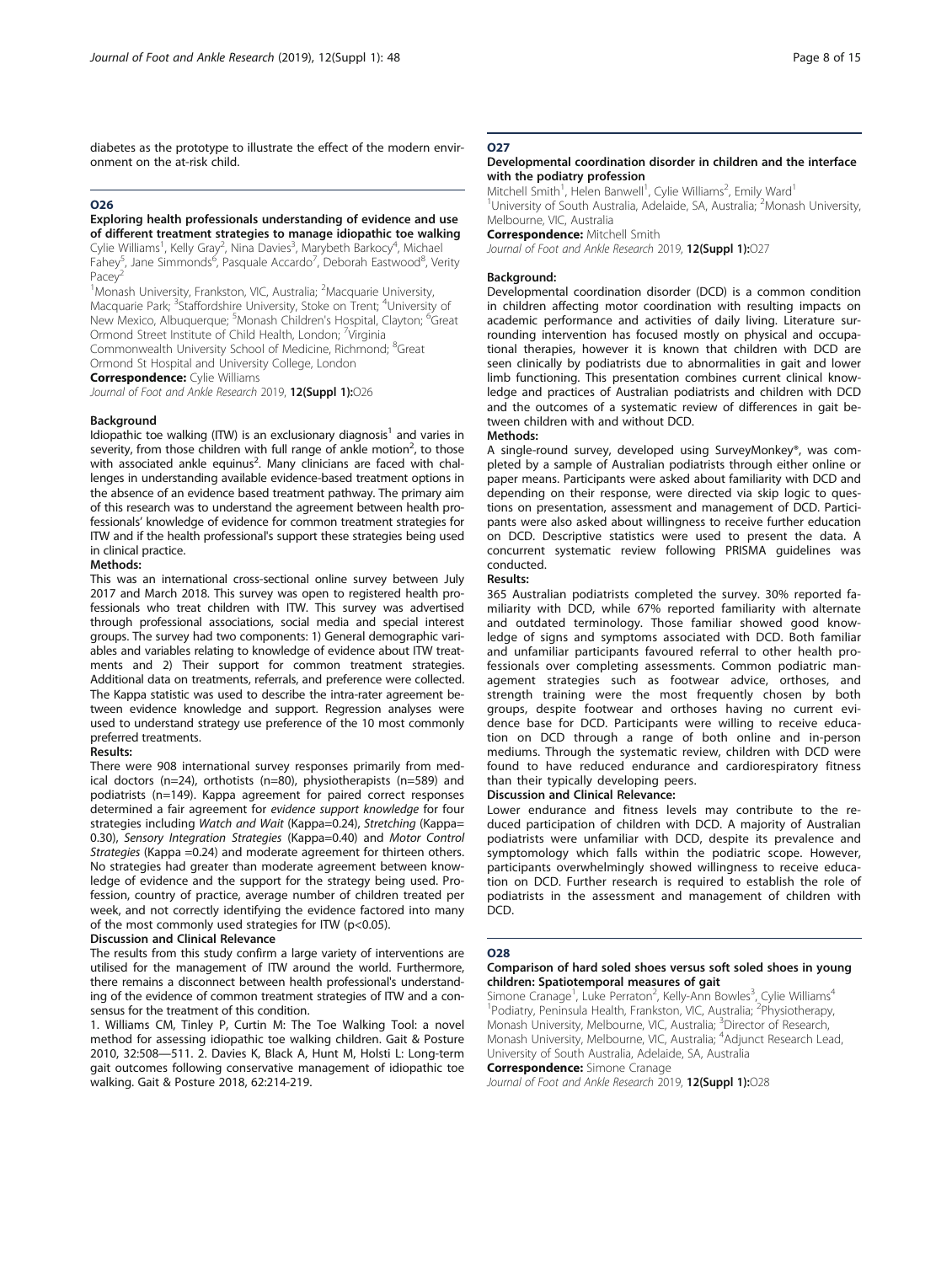#### Background

There is little evidence to guide recommendations of footwear features, for young children, in particular the sole hardness. The aim of this study was to investigate the difference in spatiotemporal measures of gait in young children during walking and running in different types of soft and hard soled footwear

#### Methods

Demographic and lower limb anthropometric data was collected from typically developing children. Participants walked and ran along a GAITrite mat at a self-selected speed with the condition order randomized. Duplicate footwear was tested in a boot, runner and sandal with two different sole hardness; an exisiting industry standard (Shore A) and a comparative sole being 20% outside of tolerance range (Shore B). Spatiotemporal gait measures were extracted from the GAITrite. Linear regression clustered by participant was used to understand the different gait variables.

#### Results

There were 47 typically developing children aged 2-4 years recruited. Soft-soled sandals increased stride length compared to hard soled footwear (Coef=2.07, CI95%=-4.01 to -0.08, p=0.04) during walking only. There were no differences between walking or running in soft or hard soled sandals, boots or runners. There was a small increase in tripping in soft-soled sandals during walking only.

#### Discussion and Clinical Relevance

Current perception is that sole hardness is an important feature in young children's shoes. These findings infer that sole hardness has a limited effect on the spatiotemporal measures of young children's gait in walking and running. Parents seeking advice from health professionals about footwear and be informed that this shoe feature has limited impact on walking and running in younger children which can therefore guide both clinician and industry recommendations.

#### O29

#### International normative data for paediatric foot posture – from over 3000 cases

Angela M Evans<sup>1</sup>, Gabriel Gijon- Nogueron<sup>2</sup>, Alfonso Martinez-Nova<sup>3</sup> , Pilar Alfageme-Garcia<sup>3</sup>, Jesus Montes-Alguacil<sup>2</sup>

<sup>1</sup> Discipline of Podiatry, School of Allied Health, College of Science, Health and Engineering, La Trobe University, Melbourne, Victoria, Australia; <sup>2</sup>Nursing and Podiatry, University of Malaga, Malaga, ES, Spain; <sup>3</sup>Nursing and Rodiatry, University of Extremadura, Es, Spain; <sup>3</sup>Nursing and Podiatry, University of Extremadura, Extremadura, ES, Spain **Correspondence:** Angela M Evans

Journal of Foot and Ankle Research 2019, 12(Suppl 1):029

#### **Background**

There is ongoing confusion about paediatric foot posture, and a lack of clearly defined values results in overdiagnosis of 'flatfoot', and frequently unnecessary treatment. The main objectives of our collaboration were to: enlarge reference data for foot posture across childhood, and to clarify the influence of basic anthropometry (BMI) on paediatric foot posture. It has long been cited that heavier children have flatter feet, yet also refuted. This study both doubles the previous normative data for paediatric foot posture, and extends the age range.

#### Methods

Amalgamation of datasets from cross-sectional studies in Spain, UK, and Australia was undertaken.

The final dataset comprised 3217 healthy children, aged from three to 15 years. Foot posture was described by means and z-score of the foot posture index (FPI). Height and weight of each participating child was used to calculate the body mass index (BMI), and percentiles were used to categorise BMI.

#### Results

A pronated foot posture (FPI  $\ge$  +6) was found in 960 (29.8%), and a normal foot posture (FPI 0 to +6) in 1776 (55.2%) of children. The less common foot postures, highly pronated (FPI  $\ge$  +10 ) were found in 127  $(3.9%)$  children, and supinated foot (FPI < 0) in 354 (11.0%) children.

Approximately 20% of children were overweight/obese, but correlation between BMI and FPI was weak and inverse ( $r = -0.066$ ,  $p <$  0.01), further refuting the relationship between increased body mass and 'flat' or pronated feet.

# Discussion and Clinical Relevance

This study confirms that the 'flat' or pronated foot is common in childhood, with FPI score of  $+4(3)$  the average finding across all ages. A wide normal range of foot posture across childhood is confirmed, with 68% of children having FPI range  $+1$  to  $+7$ .

Clinicians should be aware that both highly pronated feet (FPI > +10), and supinated foot posture (FPI  $<$  0) is unusual, and should prompt both differential diagnoses, and gait evaluation.

A foot posture versus age 'ready reckoner' has been produced for clinical use and parent education.

#### O30

#### The foot-health and mortality of adult patients with diabetes in Northern Tasmania: findings from an epidemiological study with two-year follow-up

Byron Perrin<sup>1</sup>, Derek Condon<sup>2</sup>, Penny Allen<sup>3</sup>, Andrew Chappell<sup>2</sup>, Claire Massey<sup>4</sup>, Marcus Gardner<sup>5</sup>, Bronwyn Phillips<sup>6</sup>, Isabelle Skinner<sup>7</sup>, Timothy<br>Skinner<sup>8</sup>

<sup>1</sup>La Trobe University, Bendigo, VICTORIA, Australia; <sup>2</sup>Tasmanian Health Service- North-West, Devonport, Tasmania, Australia; <sup>3</sup>Rural Clinical School, University of Tasmania, Launceston, Tasmania, Australia; 4 Tasmanian Health Service- North, Launceston, Tasmania, Australia; <sup>5</sup>Bendigo Health, Bendigo, Victoria, Australia; <sup>6</sup>Murray Primary Health Network, Bendigo, Victoria, Australia; <sup>7</sup>International Council of Nurses, Geneva, Switzerland; <sup>8</sup>Department of Psychology, University of Copenhagen, Copenhagen, Denmark

**Correspondence: Derek Condon** 

Journal of Foot and Ankle Research 2019, 12(Suppl 1):030

#### **Background**

There is limited epidemiological research that reports on the foothealth of people with diabetes within Australian regional settings. The objective of this two-year follow-up analysis was to explore incident diabetes-related foot morbidity and mortality in people residing in Northern Tasmania.

#### Methods

Adults with diabetes were recruited from predominately communitybased, publicly-funded podiatric services in regional Tasmania. The primary variable of interest was the incidence of foot ulceration, lower limb amputation and death. Other variables of interest were age, sex, rurality, socio-economic disadvantage, diabetes type and duration, knowledge of diabetes and smoking status. The main outcome was incidence of foot morbidity (foot ulceration, lower limb amputation or death) per 100 person-years. A survival analysis was conducted to determine median time to each morbidity outcome. Results

There were 445 Tasmanian patients (264 males and 181 females) who completed baseline assessments. Mean age at baseline was 65 (SD 12.9, range 19-97). Sixty-two (13.9%) participants had type I diabetes and 383 (86.1%) had type II. Three hundred and fifty-three (79.3%) participants had at least one follow-up visit, with 285 (64.0%) participants still being followed-up at 12 months, 248 (55.7%) at 18 months and 203 (45.6%) at 24 months. Median number of follow-up visits = 10 (IQR 4, 22, range 1, 98). There were 57 deaths  $(12.8\%)$ . There were 157 (35.3%) new ulcers during the study period and 24 (5.4%) new amputations. Risk factors for worsening foot morbidity over time and the results of the survival analysis will also be presented.

#### Conclusions

Public podiatric services in regional Tasmania are managing patients at significant risk of serious diabetes-related foot morbidity. The twoyear incidence of ulceration and amputation is high, and the proportion of participants who died after two years is an important finding in the Australian context. Patients presenting to these regional public podiatry services require multi-disciplinary health care in accordance with national and international guidelines. There is a potential disparity between current funding models for these services and the level of diabetes-related foot morbidity the services are managing.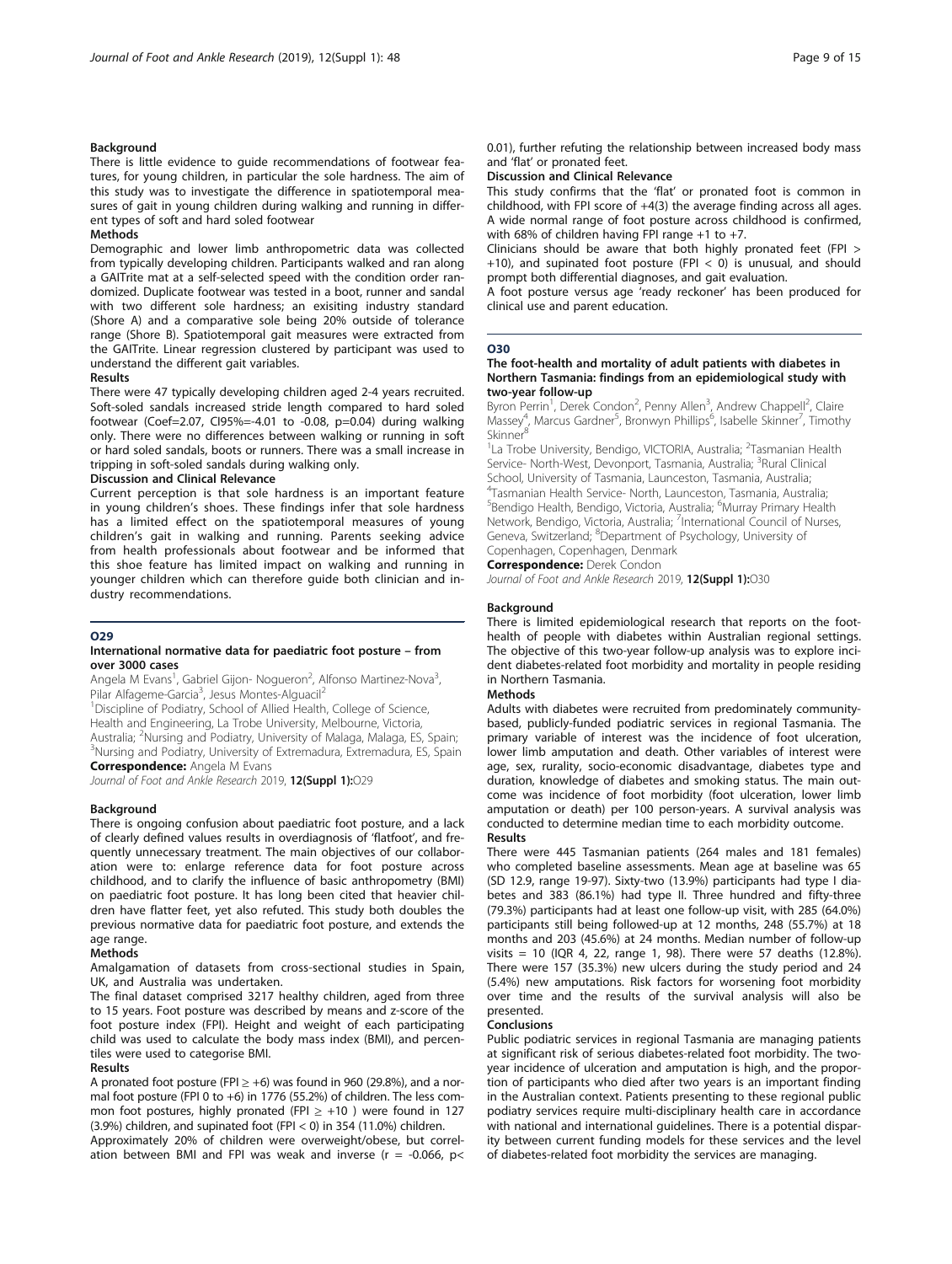#### O31

#### Looking on the bright side of a diabetes diagnosis

Anna Horn, Luke Donnan, Emma Baker, Caroline Robinson Charles Sturt University, Thurgoona, NEW SOUTH WALES, Australia Correspondence: Anna Horn

Journal of Foot and Ankle Research 2019, 12(Suppl 1):031

#### Background

One in four adults over the age of 25 years are living with diabetes or what is known as pre-diabetes, and in 2016 diabetes was the seventh leading cause of death in Australia. It is therefore, no surprise that publically accessible diabetes resources commonly highlight the potential negatives associated with a diagnosis of diabetes, such as neurological and vascular complications, amputation, and higher rates of depression. What is less commonly highlighted is that half of people diagnosed with diabetes report coping well, and 72% are rarely restricted in their daily activities.

#### Methods

Random sampling was used to recruit 50 participants (31 female; 19 male; 71.78±9.64 years) to a foot health promotion event at the Charles Sturt University Community Engagement and Wellness Centre. Student practitioners completed basic neurovascular assessments to ascertain each participant's arterial, venous and neurological status. Participants also completed the Foot Health Status Questionnaire. With the exception of age, absolute toe pressure and monofilament results, data was categorical in nature. Pearson's Chi-square was used to identify significant relationships between variables.

#### Results

Thirteen percent of participants reported they were currently managing diabetes. This is below the 16.6% expected for Australians in the 65-74 years age range, however, the sample was a random representation of the local over-55 population. Of those reporting medical treatment for diabetes, significant findings suggest the feet of participants did not restrict work activities (p=0.01), climbing stairs (p= 0.04), or the ability to shower and dress themselves ( $p=0.04$ ). Significant interactions with a diagnosis of diabetes were also noted for an excellent self-rating of health (p<0.00) and energy level (p=0.04). Discussion

The findings of this study indicate that the majority of older people living with diabetes are feeling healthy and are not restricted by their diagnosis. It is known that positive messaging in public health campaigns is more effective in changing behaviour than reinforcing negative information. Despite the need to educate clients about the risks associated with poorly controlled diabetes, clinicians also have a key role in highlighting the benefits of positive behavioural change and improving health literacy to enhance the health and wellbeing of clients.

#### O32

#### Calf muscle stretching is ineffective in increasing ankle range of motion or reducing plantar pressures in people with diabetes and ankle equinus: a randomised controlled trial

Martin J Spink<sup>1</sup>, Angela Searle<sup>1</sup>, Christopher Oldmeadow<sup>2</sup>, Simon Chiu<sup>2</sup> , Vivienne H Chuter

<sup>1</sup>University of Newcastle, Ourimbah, NSW, Australia; <sup>2</sup>Hunter Medical Research Institute, Newcastle, New South Wales, Australia

**Correspondence: Martin J Spink** 

Journal of Foot and Ankle Research 2019, 12(Suppl 1):032

#### Background

Elevated plantar pressures have been implicated in the development and non-healing of foot ulcer in people with diabetes. Limited ankle dorsiflexion, or equinus, has been associated with elevated plantar pressures. This trial investigated if a stretching intervention could increase ankle dorsiflexion and reduce plantar pressures in people with diabetes.

#### Methods

Two-arm parallel randomised controlled trial at an Australian university podiatry clinic. Adults with diabetes and ankle equinus ( $\leq$  5 degrees dorsiflexion) were randomly allocated to receive an eight-week calf stretching intervention (n=34) or continue with their normal activities for eight weeks (n=34). Primary outcomes were weight bearing and non-weight bearing ankle dorsiflexion range of motion and forefoot peak plantar pressures. Secondary outcome measures were forefoot pressure time integrals and adherence to the stretching intervention. Differences between groups were analysed with analysis of covariance.

#### Results

68 adults (mean (SD) age and diabetes duration 67.4 (10.9) years and 14.0 (10.8) years, 64.7% male) were recruited. Following the intervention, no significant differences were found between groups for ankle dorsiflexion either non-weight bearing (adjusted mean difference +1.3 degrees,  $95\%$  CI:-0.3 to 2.9, p=0.101) or weight bearing (adjusted mean difference +0.5 degrees, 95% CI:-2.6 to 3.6, p=0.743). No differences were found for forefoot in-shoe (adjusted mean difference 1.5kPa, 95% CI -10.0 to 12.9, p=0.803) or barefoot peak pressures (adjusted mean difference -19.1kPa, 95% CI:-96.4 to 58.1, p= 0.628). Additionally no significant reductions in forefoot pressure time integrals were identified. Seven (20.6%) of the intervention group and 2 (5.9%) of the control group were lost to follow up.

#### Discussion and Clinical Relevance

Our data failed to show a statistically or clinically significant meaningful effect of calf muscle stretching on ankle range of motion, or plantar pressures, in people with diabetes and ankle equinus. Diabetes related changes to muscle-tendon or neural structures may make stretching less effective in this group. While current guidelines, including those from the American Diabetes Association, recommend stretching to maintain joint range of motion in people with diabetes, it is not effective as a stand-alone therapy to increase ankle joint range of motion in this population.

#### O33

#### Diabetes education retention: A Systematic Review

Julia Yuncken, Cylie Williams, Terry Haines Monash Univeristy, Melbourne, Vic, Australia **Correspondence: Julia Yuncken** Journal of Foot and Ankle Research 2019, 12(Suppl 1):033

#### **Background**

Diabetes education remains crucial for the treatment and prevention of diabetes complications. There is limited knowledge of long-term information retention or what are resultant behaviour changes due to diabetes education. There is also limited guidance for the most effective education methods to affect behaviour change. This systematic review evaluated the findings of the literary body on the impact that education practices have on behaviour change, knowledge or participant satisfaction.

#### Methods

Databases Medline, CINHAL, Science Direct, EMBASE, Web of Science and Cochrane were searched for articles investigating behaviour change, knowledge, or participant satisfaction in connection with diabetes education. The two reviewers screened articles independently against inclusion criteria and educational methods, and outcomes and timeframes were extracted from qualifying papers. Data were synthesized against Kirkpatrick's Hierarchy of Learning.

# Discussion and clinical relevance

In total, 849 studies were found using primary search criteria, of those all but 39 studies were disqualified using inclusion criteria. Of the 39 qualifying studies, 18 were randomised trials, nine were cross sectional studies and the remaining studies included quasi-experimental, observational and repeated measures design studies. Method of education included verbal, written and visual modes, delivered by both multidisciplinary teams and single health care practitioners. Topics of education included general diabetes complications, foot complications, diet, physical activity and self-foot care. Outcomes reviewed included diabetes knowledge, foot care knowledge and HbA1C levels post education.

#### Conclusion

Diabetes education is ubiquitous in diabetes treatment however it remains unclear if patients retain the educational information provided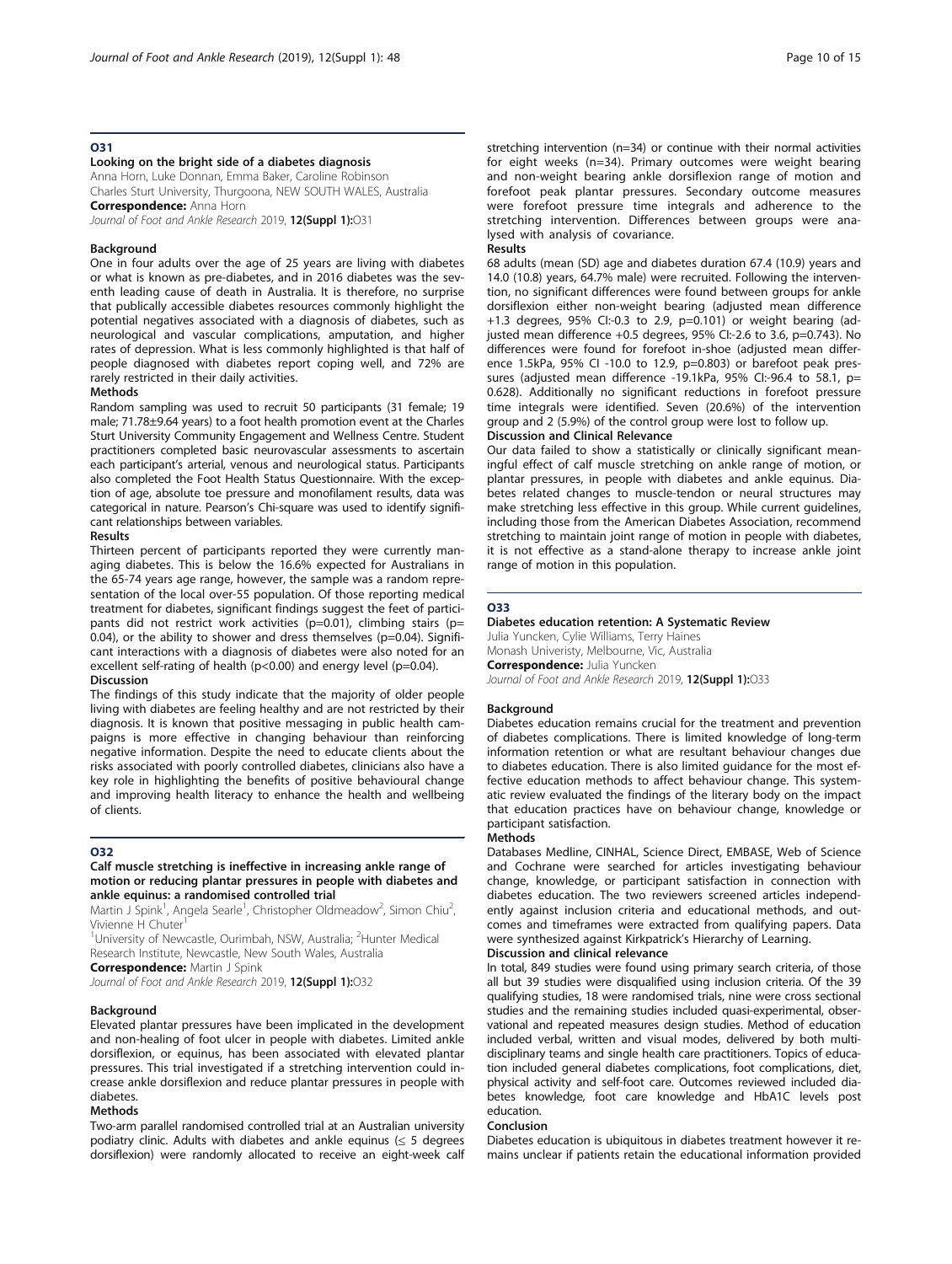or if the information retained causes behavioural change which in turn results in a decrease to complications.

#### O34

#### Affective and cognitive factors associated with pain and function in people with plantar heel pain

Matthew P Cotchett<sup>1</sup>, Karl B Landorf<sup>1</sup>, Shannon E Munteanu<sup>1</sup>, Daniel Bonanno<sup>1</sup>, Glen Whittaker<sup>1</sup>, Angus Lennecke<sup>1</sup>, Virginia Medica<sup>2</sup> <sup>1</sup> Discipline of Podiatry, La Trobe University, Bundoora, VIC, Australia; 2 Podiatry Department, The Northern Hospital, Epping, VIC, Australia **Correspondence: Matthew P Cotchett** 

Journal of Foot and Ankle Research 2019, 12(Suppl 1):034

#### Background

It is widely accepted that psychological variables, including affective, cognitive and behavioural factors, are associated with self-reported pain and self-reported physical function in patients with musculoskeletal pain. However, the relationship between psychological variables and foot pain and foot function, in people with plantar heel pain (PHP), has received less attention. Therefore, the aim of this presentation was to present the results from a series of cross sectional studies that evaluated a range of psychological variables in people with PHP. **Methods** 

Three cross sectional studies were conducted separately at different time points. The first cross sectional study evaluated 84 people with PHP to determine the association between depression, anxiety and stress with foot pain and foot function. This was followed by a second study involving 45 people with PHP and 45 people without PHP to determine if symptoms of depression, anxiety or stress increased the likelihood of having PHP. A third cross sectional study evaluated the association between kinesiophobia and catastrophising with foot pain and foot function in 36 people with PHP. Hierarchical and logistic regression models were used to evaluate the data.

#### Results

For participants with PHP, stress and depression scores were significantly associated with foot function but not foot pain. When the data was stratified by sex, stress and depression were significant predictors of foot pain and function in females. Symptoms of depression, anxiety and stress were found to increase the likelihood of having PHP. Finally, kinesiophobia and catastrophising were significantly associated with foot function, while catastrophising was associated with 'first step' pain in people with plantar heel pain.

#### Discussion and clinical relevance

In addition to addressing biological factors in the management of PHP, clinicians should consider the potential role of affective factors such as mood, and cognitive factors such as catastrophising and kinesiophobia which are equally important in the experience of pain in people with PHP. Podiatrists should contemplate the use of outcome measures to evaluate mood, anxiety, catastrophic thoughts and a fear of movement to help guide treatment that is viewed through a broader biopsychosocial model of health.

#### O35

#### Insights from the Framingham Foot Study: Are key aspects of health being overlooked?

Marian Hannan

Marcus Institute for Aging Research, Hebrew SeniorLife and Harvard Medical School, Boston, MA, USA Journal of Foot and Ankle Research 2019, 12(Suppl 1):035

Just as a good clinical examination asks directed queries about comorbidities and health to a patient to obtain an integrated understanding of the patient's needs, so does a good research study add to our clinical insights. This session will use examples from the population-based Framingham Foot Study to highlight important key aspects of public health that may be overlooked yet essential perspectives as we consider the role that feet play in health and disease. Specific examples of current research evaluating the role of obesity will be presented. Important findings from the Foot Study will be discussed in relation to

race/ethnicity, arthritis of the knee or hip, limitations in mobility, and disability. The need for early clinical intervention will be discussed as well as the evaluation of progression of foot conditions in persons prior to any clinical intervention. Finally, we will address what might be modifiable and what is not apt to change with clinical interventions.

Research findings may provide understanding of underlying mechanisms for the diseases we see in our patients. Epidemiology, as a specific focus, tells us the public health impact… and the impact of foot disorders is huge: in the general population, the risk of disability due to foot problems is much larger than heart problems, dementia or lung disorders. And despite public demand for understanding of foot health, many clinicians and public health advocates ignore the role of the foot.

Podiatry can merge with population sciences to encourage the integration of our knowledge so that key aspects of health are not overlooked. Our insights and public health knowledge are the keys to making a significant difference in foot health and advancing preventive efforts.

#### O36

#### Preventing Overdiagnosis: how can we stop harming the healthy? Ray Moynihan

Centre for Research in Evidence Based Practice , Bond University, Gold Coast, QLD, Australia

Journal of Foot and Ankle Research 2019, 12(Suppl 1):036

This presentation will offer an overview of the complex and counterintuitive health challenge of overdiagnosis, which has been described as a 'modern epidemic' causing harm and challenging the sustainability of health systems. It will explore both the problem and potential solutions to it. The presentation will draw on national and international evidence and analysis, and demonstrate how Australia is at the forefront of national attempts to understand and address overdiagnosis.

In a nutshell, overdiagnosis happens when someone receives a diagnosis that does them more harm than good. It happens for example when a healthy person is diagnosed with a disease that will not actually ever cause them harm. The presentation will explain the nature of this vexing problem, and evidence which has attempted to estimate its extent across several conditions, including for example, thyroid, breast and prostate cancers.

The presentation will also explore what might be driving this problem, such as changes in diagnostic technology – often used in screening programs – which can identify ever-smaller abnormalities, many of which will highly likely never to go on to cause harm. Drawing on recent work published in the British Medical Journal, BMJ, the presentation will also explore a wide range of potential solutions.

A former award-winning journalist and author, Dr Moynihan is recognised internationally for his academic work on overdiagnosis, and the presentation will give a clear and compelling introduction to this problem and how we might collectively address it.

#### O37

#### Overdiagnosis and overtreatment of musculoskeletal conditions in Australia and implications for podiatric practice Rachelle Buchbinder

Monash Department of Clinical Epidemiology, Cabrini Institute, Department of Epidemiology and Preventive Medicine, School of Public Health and Preventive Medicine, Monash University, Melbourne, VIC, Australia

Journal of Foot and Ankle Research 2019, 12(Suppl 1):037

While early detection and treatment of disease brings benefits for many, there is increasing evidence of unnecessary testing and treatment, harming patients and diverting scarce resources from where they're most needed. Overtesting and overtreatment is driven by many factors including clinician concern about missing diagnoses, increasingly sophisticated diagnostic tests which detect smaller and smaller abnormalities of uncertain prognosis, and screening programs that save lives but can also detect disease that won't progress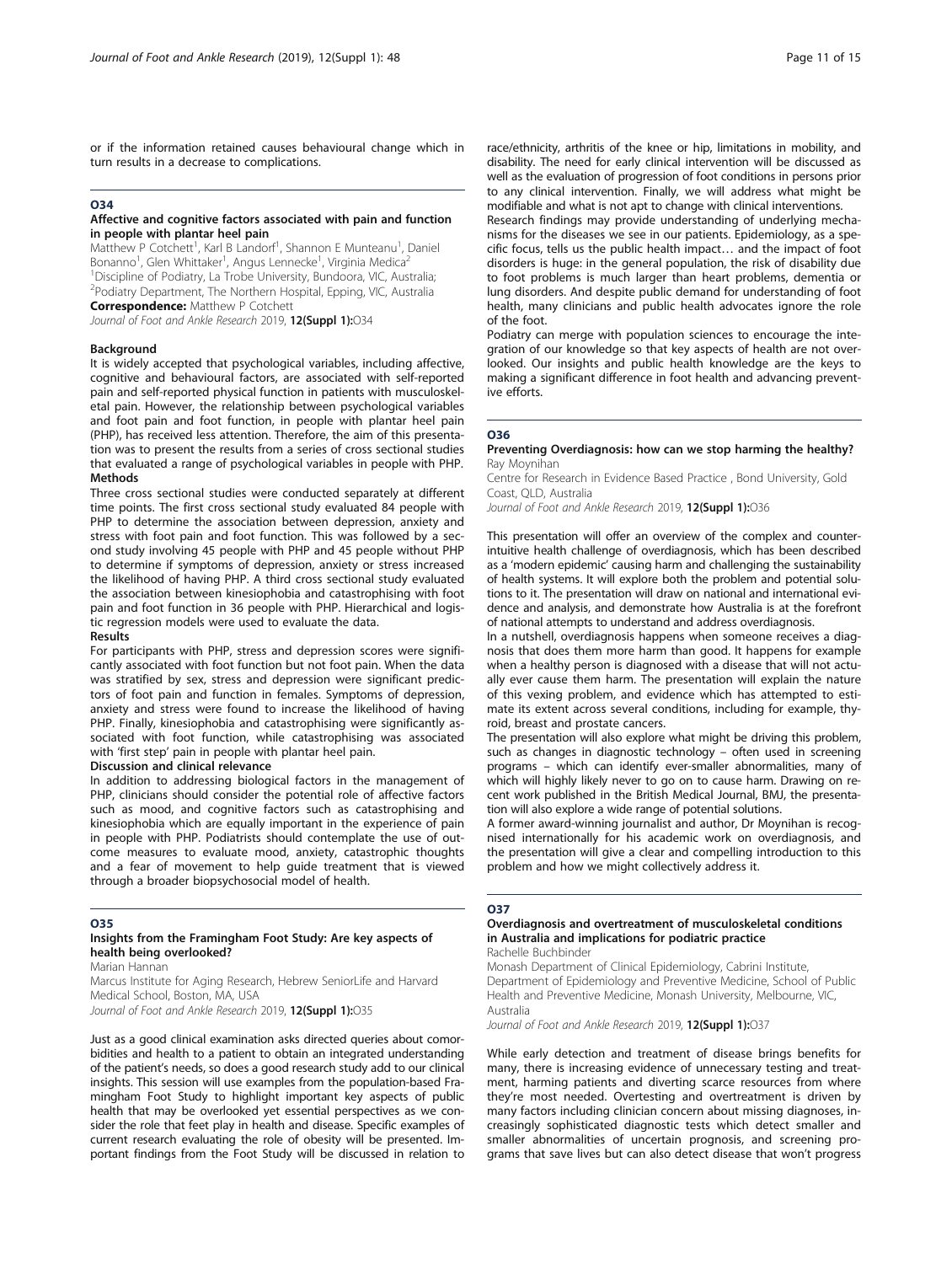to cause harm. This leads to unnecessary treatment which can result in complications and harm to patients.

There are many examples of overtesting, overdiagnosis and overtreatment of musculoskeletal conditions. For example, an MRI of the knee will show some abnormality in 84% of people over the age of 50 years who have knee pain, and in 20% it will show meniscal damage. However these changes are equally as common in people without knee pain. Failing to take account of the prevalence of these abnormalities in the asymptomatic population can result in needless worry for the patient, and unnecessary treatments like arthroscopy. This cascade of unnecessary tests and treatments harms the patient and places a financial burden both on the individual and the health service.

This talk will provide examples of overdiagnosis and overtreatment relevant to podiatric practice in Australia and present some of the work of Wiser Healthcare, an Australian research collaboration that is investigating the cause and size of the problem and testing new solutions.

#### O38

#### Palindromic rheumatism: Can arthritis that comes and goes hold the key to understanding RA?

Anne-Maree Keenan<sup>1,2</sup>, Kulveer Mankia<sup>1,2</sup>, Paul Emery<sup>1,2</sup> <sup>1</sup> Faculty of Medicine and Health, University of Leeds, Leeds, United Kingdom; <sup>2</sup>NIHR Leeds Biomedical Research Centre, Leeds Teaching Hospitals Trust, Leeds, United Kingdom **Correspondence:** Anne-Maree Keenan

Journal of Foot and Ankle Research 2019, 12(Suppl 1):038

Palindromic rheumatism (PR) a diagnostic label applied to episodes of self-limiting clinical arthritis, occasionally with skin disease. Symptoms are sudden onset of joint swelling which develops rapidly, lasts for a few hours or days then disappears. Attacks are usually mono-articular but with the site of joint pain often changing with each episode. While symptoms may affect any joint in the body with wrists, knees, shoulders, feet and ankles (in order of frequency) are most susceptible. Of note, almost half of patients with PR later develop rheumatoid arthritis (RA): understanding these patients may hold the key to understanding triggers for RA. Treatment for PR varies, but is generally centred on reducing inflammation and pain. The clinical appearance, differential diagnosis and imaging appearance is important for podiatrists to identify PR and refer on for early treatment

This presentation will also present initial findings from our Birmingham-Leeds collaboration. With colleagues at Birmingham, we have identified the substantial patient burden of PR: patients experience a wide range of physical symptoms and report psychological and emotional distress, frequently exacerbated by a lack of information and the apparent therapeutic and prognostic uncertainty. Early results from imaging studies at Leeds has indicated for the first time that active PR demonstrated greater peri-articular soft tissue inflammation compared to active synovitis that is seen with RA, potentially explaining the difference in clinical symptoms.

# Poster presentations

#### D<sub>1</sub>

#### Are standard neuro-vascular assessments telling us more than we realised?

Emma Baker, Luke Donnan, Anna Horn, Caroline Robinson Charles Sturt University, Thurgoona, NEW SOUTH WALES, Australia Journal of Foot and Ankle Research 2019, 12(Suppl 1):P1

#### Background

Neurovascular assessments are conducted routinely by podiatrists as a means of screening for peripheral arterial disease and peripheral neuropathy, to reduce the risk of foot ulceration, infection and amputation. Assessments commonly used to derive clinical data include the palpation of pulses, and the use of Doppler ultrasounds, systolic toe pressure sensors, monofilaments and tuning forks. Whilst it is common practice to use these assessments to monitor foot health, this data has the potential to illuminate a much more holistic perspective of a person's health status.

#### Methods

Fifty participants (19 male, 31 female; 71.78±9.64 years) were recruited using random sampling to participate in a foot health promotion event at the Charles Sturt University Community Engagement and Wellness Centre. Basic neurovascular assessments were completed by student practitioners to determine each patient's neurological, arterial and venous status. The Foot Health Status Questionnaire was also completed by all participants. Age, monofilament results and absolute toe pressures were recorded as continuous values, while all other data was categorical. Statistical interactions were identified using Pearson's Chi-square.

#### Results

Those participants who reported ability to lift or carry bags of shopping, showed a statistically significant relationship with adequate vibration sensation (p=0.04), a palpable tibialis posterior pulse (p=0.04) and a triphasic Doppler assessment ( $p$ <0.00). The ability to get up from a sitting position (p<0.00) and independent showering and dressing (p=0.04), shared a significant association with a 10/10 monofilament score. It was also noted that a palpable tibialis posterior pulse shared a significant relationship with never having foot pain  $(p<0.00)$  aching feet  $(p=0.01)$ , and no limitation in occupational capacity (p=0.02).

#### Discussion

These findings show significant interactions between standard neurovascular assessments and a range of activities of daily living. While the authors are mindful that these findings are correlational, not causational, a global view of neurovascular assessment may allow patient results to be viewed more holistically. Determining the ability to detect and heal tissue damage will not change, however, neurovascular findings may be used to stimulate further discussion about the patient as a whole, not just the presenting condition.

#### P2

# A dancer's foot in turnout: A multi-segment kinematic study

Sarah L Carter<sup>2,1</sup>, Alan Bryant<sup>2</sup>, Luke S Hopper<sup>1</sup> <sup>1</sup>Western Australian Academy of Performing Arts, Edith Cowan University, Mount Lawley, WA, Australia; <sup>2</sup>Podiatric Medicine and Surgery Division, School of Allied Health, University of Western Australia, Nedlands, WA, Australia

Journal of Foot and Ankle Research 2019, 12(Suppl 1):P2

The full article version of this abstract has already been published and can be found at [https://jfootankleres.biomedcentral.com/articles/](https://jfootankleres.biomedcentral.com/articles/10.1186/s13047-019-0318-1) [10.1186/s13047-019-0318-1.](https://jfootankleres.biomedcentral.com/articles/10.1186/s13047-019-0318-1)

#### P3

#### Idiopathic toe walking research update

Antoni Caserta<sup>1,2</sup>, Cylie Williams<sup>2,3</sup>, Prue Morgan<sup>2</sup> <sup>1</sup>Monash Health, Pakenham; <sup>2</sup>Monash University, Frankston; <sup>3</sup>Peninsula Health, Frankston Journal of Foot and Ankle Research 2019, 12(Suppl 1):P3

Idiopathic toe walking (ITW) is a diagnosis of exclusion for children

who walk on their toes, with no medical cause. This presentation summarises two recent systematic reviews, a Cochrane review, and a systematic review of published outcome measures used for ITW.

The Cochrane review aimed to assess the effects of conservative and surgical interventions on gait normalisation, ankle range of motion, and pain in children with ITW, identifying adverse effects of the interventions and the frequency of recurrence. The systematic review aimed to identify and evaluate the clinical utility, validity and reliability of the outcome measures and tools used to quantify lower limb changes within this population.

Both reviews registered a protocol for search criteria, and data extraction.

There were 4 studies included within the Cochrane review, however only one study had data extracted reporting the difference between Botulinum Toxin A in addition to serial casting versus serial casting alone. These results indicated there was no clinically important differences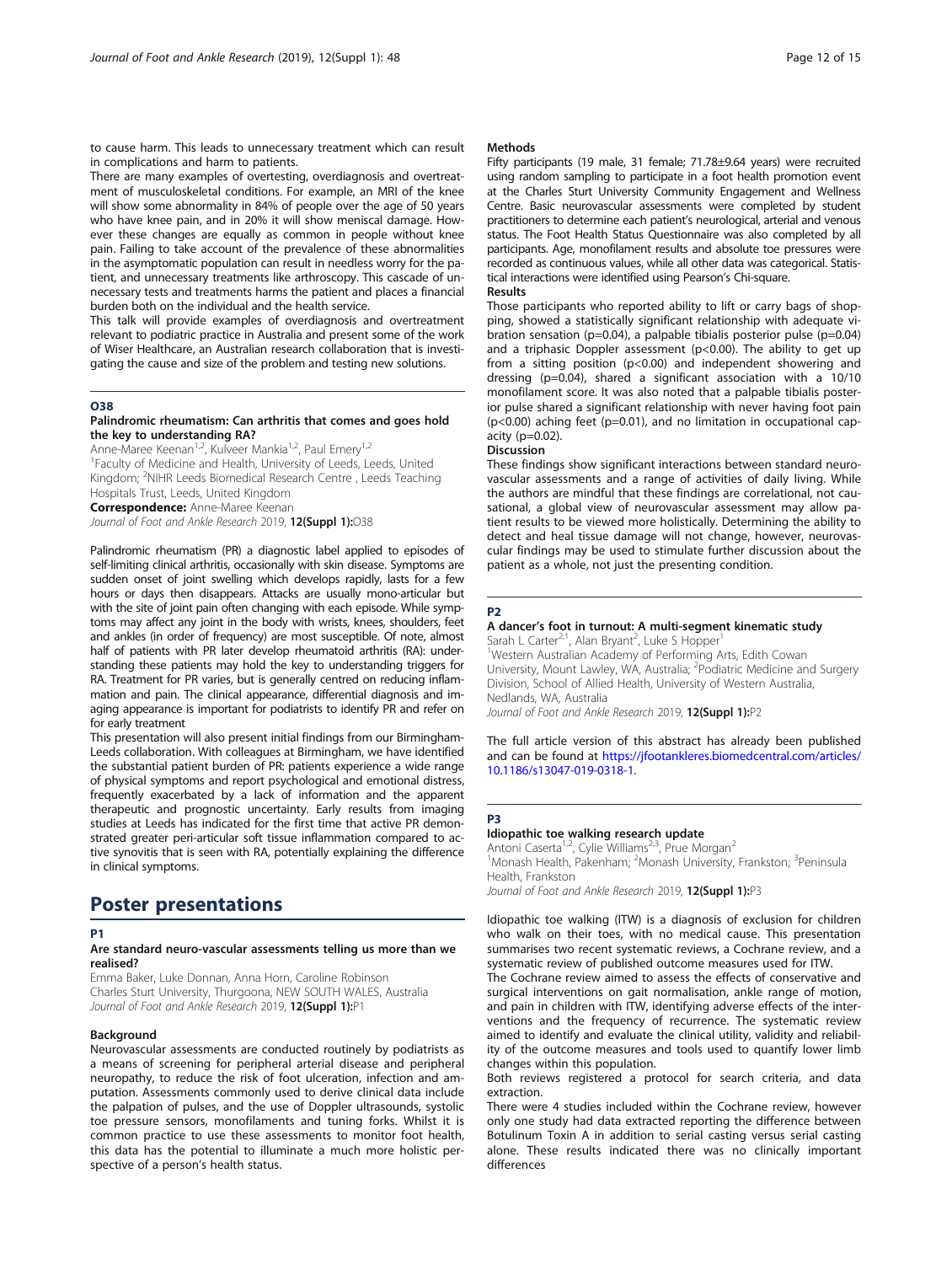between the two intervention groups for improvement in toe walking to under 50% at 12 months as reported by parents, no change in passive ankle joint dorsiflexion range of movement, or no change in recurrence of toe walking gait at 12 months.

There were 27 articles included for data extraction within the systematic review. Results indicated that interventional studies were more likely to report range of motion and gait analysis outcomes, than observational studies. The Alvarez classification tool in conjunction with Vicon motion system, appeared as the contemporary choice for describing ITW gait. There were no significant associations between the use of range of motion and gait analysis outcomes and any other outcome tool or assessment in all studies. There were limited reliability and validity reporting for many outcome measures.

The results of the Cochrane review indicate a need for future good quality, interventional, multiple-armed randomised control trials for treatment of ITW and to include functional outcomes for treatment effectiveness measurement.The systematic review also highlighted that a consensus statement should be considered to guide clinicians and researchers in the choice of the most important outcome measures for this population.

#### P4

The effectiveness of non-surgical intervention (foot orthoses) for paediatric flexible pes planus - a systematic review update Sindhrani Dars, Helen Banwell, Hayley Uden, Saravana Kumar

University of South Australia, Adelaide, SA, Australia Journal of Foot and Ankle Research 2019, 12(Suppl 1):P4

The full article version of this abstract has already been published and can be found at [https://journals.plos.org/plosone/article?id=](https://journals.plos.org/plosone/article?id=10.1371%2Fjournal.pone.0193060) [10.1371%2Fjournal.pone.0193060.](https://journals.plos.org/plosone/article?id=10.1371%2Fjournal.pone.0193060)

#### P5

#### The footwear experiences of people with gout a qualitative study Mike Frecklington<sup>1</sup>, Anita Williams<sup>2</sup>, Nicola Dalbeth<sup>3,4</sup>, Peter McNair<sup>1</sup> ,

Peter Gow<sup>5</sup>, Keith Rome<sup>1</sup> <sup>1</sup> Health and Rehabilitation Research Institute, AUT University, Auckland,

New Zealand; <sup>2</sup>School of Health Science, University of Salford, Salford, United Kingdom; <sup>3</sup>Department of Medicine, University of Auckland, Auckland, New Zealand; <sup>4</sup>Auckland District Health Board, Auckland, New Zealand; <sup>5</sup>Counties Manukau District Health Board, Auckland, New Zealand

Journal of Foot and Ankle Research 2019, 12(Suppl 1):P5

The full article version of this abstract has already been published and can be found at [https://jfootankleres.biomedcentral.com/articles/](https://jfootankleres.biomedcentral.com/articles/10.1186/s13047-019-0349-7) [10.1186/s13047-019-0349-7](https://jfootankleres.biomedcentral.com/articles/10.1186/s13047-019-0349-7).

#### P6

#### Effects of a footwear intervention on foot pain and disability in people with gout a randomised controlled trial

Mike Frecklington<sup>1</sup>, Nicola Dalbeth<sup>2,3</sup>, Peter McNair<sup>1</sup>, Trish Morpeth<sup>1</sup> , Alain C Vandal<sup>4,5</sup>, Peter Gow6, Keith Rome<sup>1</sup>

<sup>1</sup> Health and Rehabilitation Research Institute, AUT University, Auckland, New Zealand; <sup>2</sup>Department of Medicine, University of Auckland, Auckland, New Zealand; <sup>3</sup>Auckland District Health Board, Auckland, New Zealand; <sup>4</sup>Department of Biostatistics & Epidemiology, AUT University, Auckland, New Zealand; <sup>5</sup>Research & Evaluation Office, Ko Awatea, Counties Manukau Health, Auckland, New Zealand; <sup>6</sup>Counties Manukau District Health Board, Auckland, New Zealand

Journal of Foot and Ankle Research 2019, 12(Suppl 1):P6

The full article version of this abstract has already been published and can be found at [https://arthritis-research.biomedcentral.com/arti](https://arthritis-research.biomedcentral.com/articles/10.1186/s13075-019-1886-y)[cles/10.1186/s13075-019-1886-y](https://arthritis-research.biomedcentral.com/articles/10.1186/s13075-019-1886-y).

#### P7

#### Effects of new and worn footwear on plantar pressure in people with gout

Mike Frecklington<sup>1</sup>, Nicola Dalbeth<sup>2,3</sup>, Peter McNair<sup>1</sup>, Alain C Vandal<sup>4,5</sup> Peter Gow<sup>6</sup>, Keith Rome<sup>1</sup>

<sup>1</sup>Health and Rehabilitation Research Institute, AUT University, Auckland, New Zealand; <sup>2</sup>Department of Medicine, University of Auckland, Auckland, New Zealand; <sup>3</sup>Auckland District Health Board, Auckland, New Zealand; <sup>4</sup>Department of Biostatistics & Epidemiology, AUT University Auckland, New Zealand; <sup>5</sup>Research & Evaluation Office, Ko Awatea, Counties Manukau Health, Auckland, New Zealand; <sup>6</sup>Counties Manukau District Health Board, Auckland, New Zealand Journal of Foot and Ankle Research 2019, 12(Suppl 1):P7

#### Background

Footwear with good characteristics offers short-term improvements in foot pain and disability in people with gout, however, these are not sustained in the long-term. One reason for this may be wear and reduced structural integrity of the shoe over the six-month period. This study tested the effects of wear by comparing the plantar pressures in athletic shoes that had been worn for six months, compared to a new shoe of the same model and size in people with gout. Methods

40 people with gout participated in a cross-sectional repeated measures study. Plantar pressure variables (peak plantar pressure and pressure time integrals) across seven regions of the foot were measured in random order in two footwear conditions; (1) a new pair of the same model of footwear (new footwear) and; (2) a pair of commercially available athletic footwear that had been worn for six months (worn footwear). Data were analysed using linear mixed models.

#### Results

The worn shoes had higher medial midsole hardness (P<0.0001), lateral midsole hardness (P<0.0001) and heel midsole hardness (P< 0.0001). Signs of outsole wear was evident in the worn shoes, with the majority displaying normal upper (P<0.0001), midsole (P=0.05) and outsole (P<0.0001) wear patterns. No significant differences in peak plantar pressures were observed across the seven masked regions (P<0.007). Lower pressure time integrals were observed at the first metatarsophalangeal joint (P<0.0001), second metatarsophalangeal joint (P<0.0001) and hallux (P=0.003) with the worn shoes compared to the new shoes, consistent with off-loading of this area.

#### Discussion and clinical relevance

Signs of upper, midsole and outsole wear were evident in the worn footwear following six-months of use. These changes in the mechanical properties of the footwear may impact foot function, as observed by pressure time integral reductions at at the first metatarsophalangeal joint, second metatarsophalangeal joint and hallux.

#### P8

#### Utilising foot posture index (FPI) as a static assessment in orthotic dispense fitting for hypermobile pes planus

Marabelle Heng<sup>1,2</sup>, Melissa Phua<sup>3</sup>

<sup>1</sup>Singapore General Hospital, Singapore, SINGAPORE; <sup>2</sup>University of South Australia, Adelaide, Australia; <sup>3</sup>Tan Tock Seng Hospital, Singapore Journal of Foot and Ankle Research 2019, 12(Suppl 1):P8

Background Structural deviations in the foot and ankle predispose patients to changes in load-bearing, muscle imbalances and dynamic gait, resulting in compensatory strategies and overuse injuries. Orthotics are often fitted in such cases. During an orthotic dispense fitting, a podiatrist checks the static and dynamic response of the patient's foot to the orthotic. The orthotic calcaneal stance position (OCSP) is a static objective measure, however it only shows the calcaneus positional changes, and does not reflect posture changes to the talus, mid foot and forefoot. Internationally, there is no common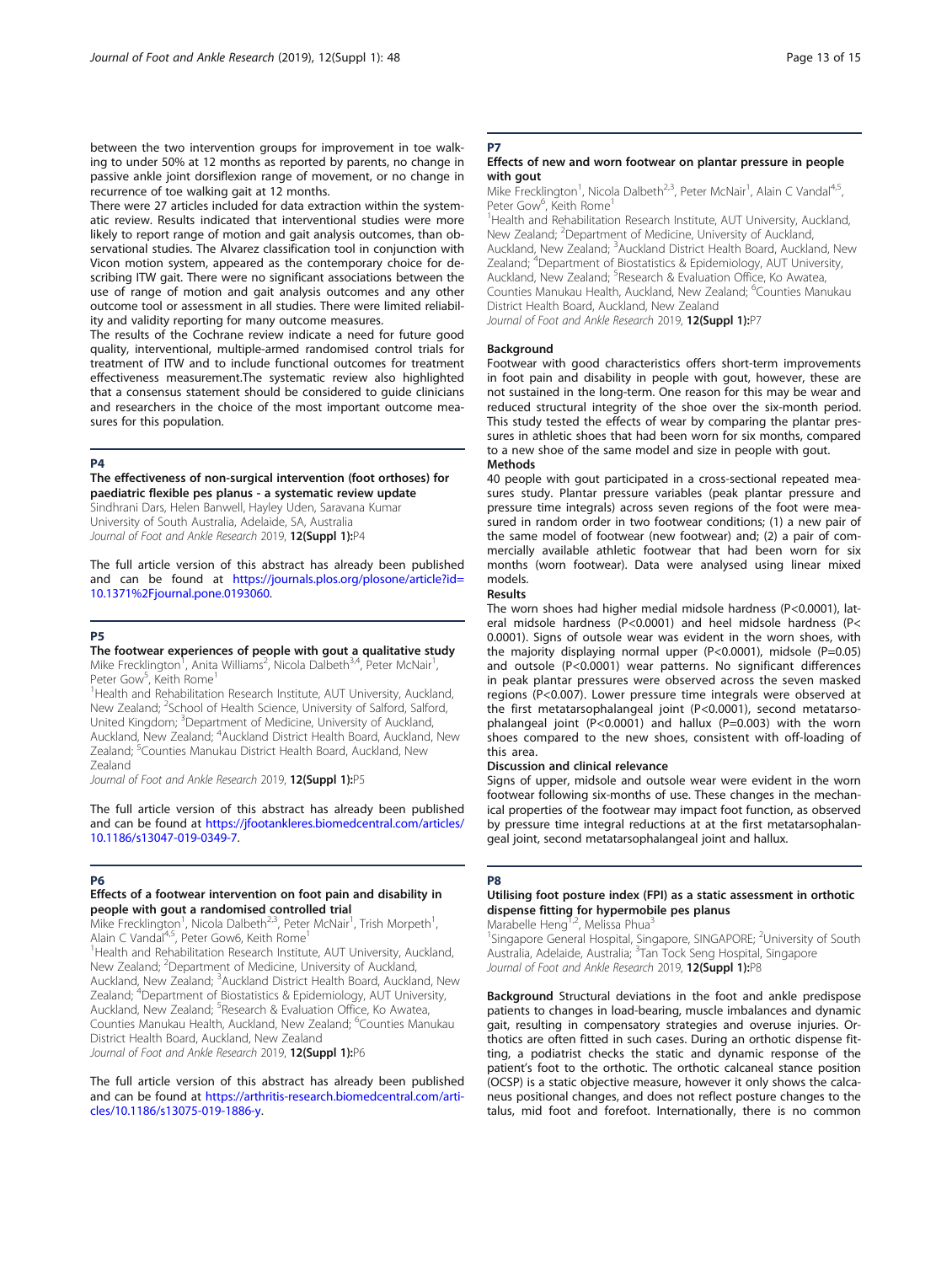standard objective measures for static assessment during orthotic dispense fitting.

The foot posture index (FPI) is a validated clinical assessment tool that considers the foot positions in all planes (frontal, transverse, and saggital) and various anatomical segments (forefoot, mid foot and rearfoot). In the authors' clinics, foot posture index (FPI) is used as a static assessment in orthotic dispense fitting in reducible, correctable conditions such as hypermobile pes planus.

Methods FPI was taken (i) weightbearing barefooted ('before') and (ii) in orthotic stance (OS; 'after'). We sampled a total of 20 hypermobile pes planus feet with orthotic intervention across the two clinics. Data was deidentified. Mean and standard deviation for each FPI component was computed and 'before-after' difference were tested using paired t-test.

**Results** Mean (SD) of barefoot FPI = 9.9 (1.5); orthotic stance FPIos = 3.9 (1.7). Mean difference in 'before-after' FPI = 6.0 (p <.001). Discussion & Clinical Relevance The orthotic stance FPI (FPIos) is able to assess and score foot posture corrections achieved through the orthotic prescription in hypermobile pes planus. Hypermobile flat feet (FPI≥6) were corrected to within normal range. The FPIos could be a way forward in improving documentation of clinical outcomes in podiatric setting. Future studies could assess treatment outcome in large populations to establish norms and expected outcomes. Established norms and expected outcomes could in turn increase patients' confidence and manage clients' expectations in podiatric orthotic intervention.

#### P9

Management of hallux valgus by general practitioners in Australia Hylton B Menz, Glen A Whittaker, Shannon E Munteanu, Karl B Landorf School of Allied Health, La Trobe University, Bundoora, VIC, Australia

Journal of Foot and Ankle Research 2019, 12(Suppl 1):P9

#### Background

Hallux valgus is a common and disabling foot condition, however very little is known about how frequently hallux valgus presents to general practitioners (GPs), the treatments they provide, or the extent to which they refer patients to other health professionals. Methods

#### We analysed data from the Bettering the Evaluation and Care of Health Program April 2000 to March 2016 inclusive. Patient and GP encounter characteristics were extracted. Data were classified by the International Classification of Primary Care, Version 2 (ICPC-2) using two

codes: hallux valgus (ICPC-2 L98007) and bunion (ICPC-2 L98001). Data were summarised using descriptive statistics and 95% confidence intervals (95% CIs) around point estimates.

#### Results

The dataset included 1,568,100 patient encounter records among which hallux valgus was managed 658 times, which equates to an estimated 60,000 GP encounters annually. Females accounted for 82% of all hallux valgus encounters, and the management rate was highest among patients aged 45 to 64 years. Hallux valgus was most frequently managed by referral to orthopaedic surgeons (28 per 100 encounters), counselling or advice (25 per 100) and referral to podiatrists (16 per 100). Pharmacological management was not frequently used (20 per 100) but primarily involved prescription of non-steroidal anti-inflammatory drugs (4 per 100).

#### Discussion and Clinical Relevance

Hallux valgus is a commonly encountered problem in Australian general practice but is mostly managed by referral to orthopaedic surgeons or podiatrists. Further research is required to examine the factors that influence the selection of surgical and non-surgical treatment pathways by Australian GPs.

# **P10**

#### "You don't talk about feet": Understanding parent concerns about foot health in infancy and early childhood

Lisa Hodgson<sup>1</sup>, Charlotte Growcott<sup>2</sup>, Anita Williams<sup>2</sup>, Chris Nester<sup>2</sup> , Stewart C Morrison<sup>1</sup>

<sup>1</sup>School of Health Sciences, University of Brighton, Eastbourne, East Sussex, United Kingdom; <sup>2</sup>School of Health & Society, University of Salford, Salford, UK

Journal of Foot and Ankle Research 2019, 12(Suppl 1):P10

#### **Background**

There are considerable changes to the structure and function of the feet during infancy and early childhood. These changes typically reflect the plasticity of the feet but can cause concerns for parents, and lead to additional burden on health services. The aim of this study was to explore parent's knowledge, practice and perceptions of foot health in infancy and early childhood.

#### Methods

A qualitative design was adopted and two researchers conducted semi-structured, one-to-one interviews with parents of children aged five years and under. Two researchers undertook data collection and a flexible, time-efficient approach was adopted. Interviews were conducted face-to-face, via telephone or via online telecommunication applications (Sturges & Hanrahan, 2004). All transcripts were transcribed verbatim and thematic analysis was used to explore the data. Coding and theme development were undertaken inductively and directed by the content and responses within the data (Braun & Clarke, 2006). Informed consent was obtained from all participants and ethical approval granted by the host institution(s) prior to undertaking the work.

#### Results

Eighteen interviews were conducted. Ten parents had one child under the age of five-years and eight parents had more than one child within this age range. Seven themes were identified relating to: (1) what parents understand about foot health in childhood; (2) how parents use and share information about foot health; (3) activities for supporting good foot health and development; (4) footwear choices and beliefs; (5) the role of health professionals; (6) accessing and understanding information; (7) developing practices to support parents.

#### Discussion and Clinical Relevance

The findings from this study provide insight into how parents view foot health in early infancy and childhood. The study depicts how parents learn about their children's feet, receive and access support for their concerns, and what parents believe to be important. The findings from this work highlight that parents want accurate, accessible foot health information and that health professionals have an important role in supporting parents with easily identifiable, trustworthy sources that convey consistent advice.

1. Sturges, JE, Hanrahan KJ. Comparing telephone and face-to-face qualitative interviewing: A research note. Qualitative Research 2004; 4:107-118.

2. Braun V, Clarke V. Using thematic analysis in psychology. Qualitative Research Psychology. 2006; 3:77–101.

#### P11

#### Foot-care needs in children and young people with intellectual and developmental disabilities

Stewart C Morrison, Laura Barrett, David Haines

School of Health Sciences, University of Brighton, Eastbourne, East Sussex, United Kingdom

Journal of Foot and Ankle Research 2019, 12(Suppl 1):P11